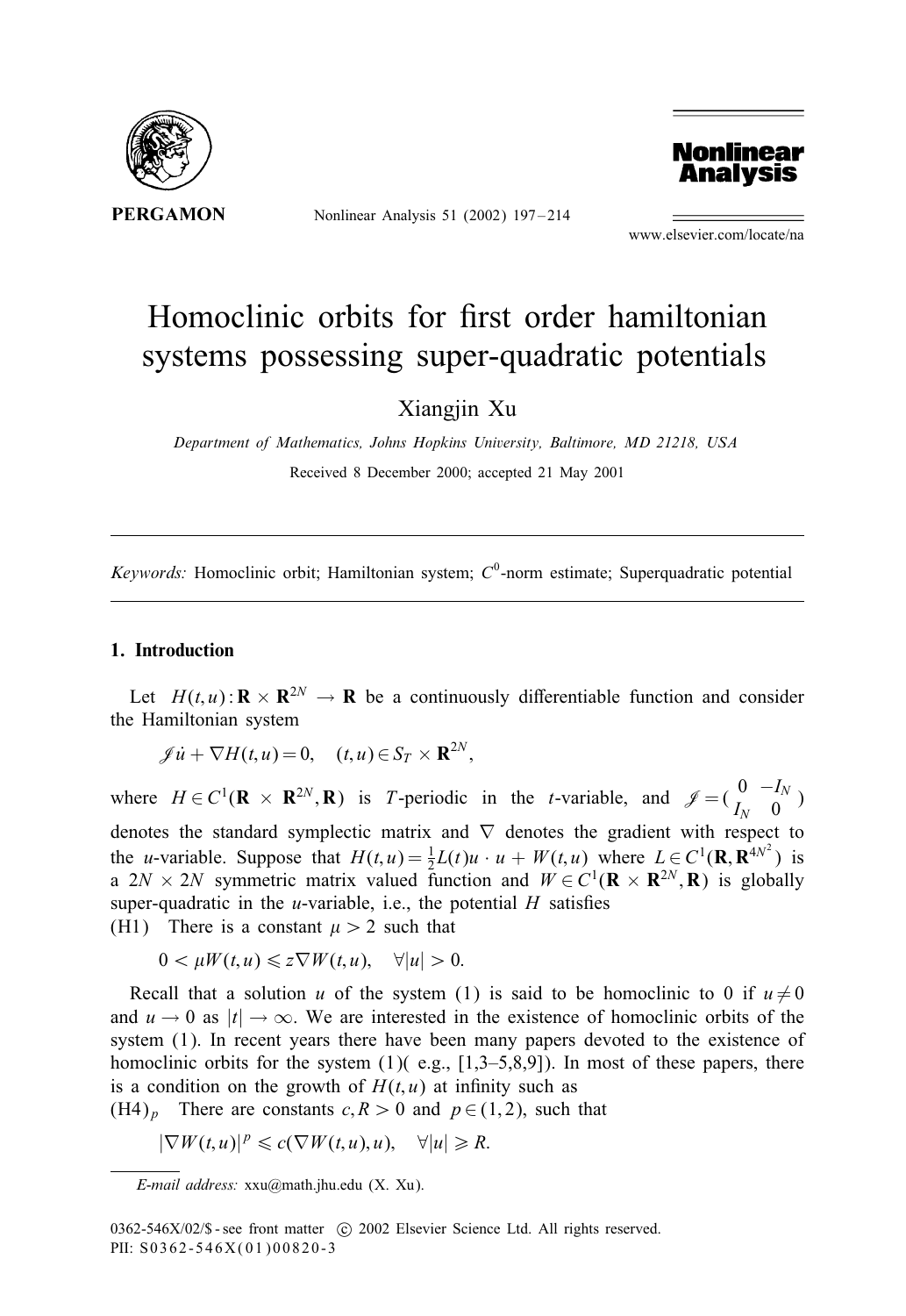Condition (H4)<sub>p</sub> implies that  $|\nabla W(t, u)|$  grows at infinity no faster than  $|u|^{1/(p-1)}$ . For second-order Hamiltonian systems, in [2] the authors proved the existence of homoclinic orbits by assuming only super-quadratic condition (H1) for the potentials. On the other hand, the existence of T-periodic solutions for the system (1) has been proved in [7] and [10] recently under some conditions weaker than  $(H4)_p$  on the growth rate of the potential at infinity such as

(H4) There is a constant  $c > 0$ , such that

$$
|\nabla W(t, u)| \leq c(\nabla W(t, u), u), \quad \forall |u| \geq 1.
$$

or

$$
(H5) \quad \limsup_{|u| \to \infty} \frac{W_t(t, u)}{|u|^{\mu} W(t, u)} = 0, \quad \text{or } \liminf_{|u| \to \infty} \frac{W_t(t, u)}{|u|^{\mu} W(t, u)} = 0, \text{ uniformly in } t.
$$

It is natural to ask the following question: Can one relax the condition  $(H4)_p$ , as has been done for the problem of the existence of T-periodic solutions of the system  $(1)$ ?

Here, we answer the above question. Using the ideas for the problem on the existence of T-periodic solutions of the system  $(1)$  in paper [10], we first prove two new estimates on the bound of  $C^0$ -norm of homoclinic orbits of the system  $(1)$  under the conditions (H1) and (H4) (or (H5)), then we will show that we can relax condition  $(H4)_p$  exactly as in paper [10]. The main purpose of the present paper is to establish the existence of homoclinic orbits of the system (1) both with and without symmetry hypotheses.

Here is the outline of our present paper. In Section 2, we prove two new estimates on the bound of  $C^0$ -norm of homoclinic orbits of the system (1) when the corresponding critical values of homoclinic orbits are bounded. In Section 3, we study the symmetric Hamiltonian systems. We first obtain an improvement of Theorem 2.1 in  $[1]$  by some precise computations. Since the solutions in [1] are obtained by minimax procedure, we show that the corresponding critical values are bounded. Using our estimates obtained in Section 2, we know the solutions of modified systems to be the solutions of the system (1) for a large enough n, then we get the main results of this section, Theorems 3.1 and 3.2. In Section 4, we study the Hamiltonian systems without symmetry. Using the same idea which is used in Section 3, we get the main results of this section Theorems 4.1 and 4.2.

## 2. Two estimates

In this section, we first truncate the potential W by an increasing sequence  $\{W_n\}$ such that each  $W_n$  satisfies the growth condition  $(H4)_p$  for some  $p \in (1, 2)$ . Then we give the function space E and the new norm  $||\cdot||_E$  according to the self-adjoint operator  $A = -(\mathcal{J}_{dt}^d + L(t))$  as was done in Section 2 of [3,4] and the corresponding functional  $I_n$ with respect to the system (1) replacing W by  $W_n$ . Finally, we prove two new estimates on the bound of  $C^0$ -norm of homoclinic orbits of the system (1) under the conditions (H1) and (H4) (or (H5)) when the corresponding critical values of homoclinic orbits are bounded.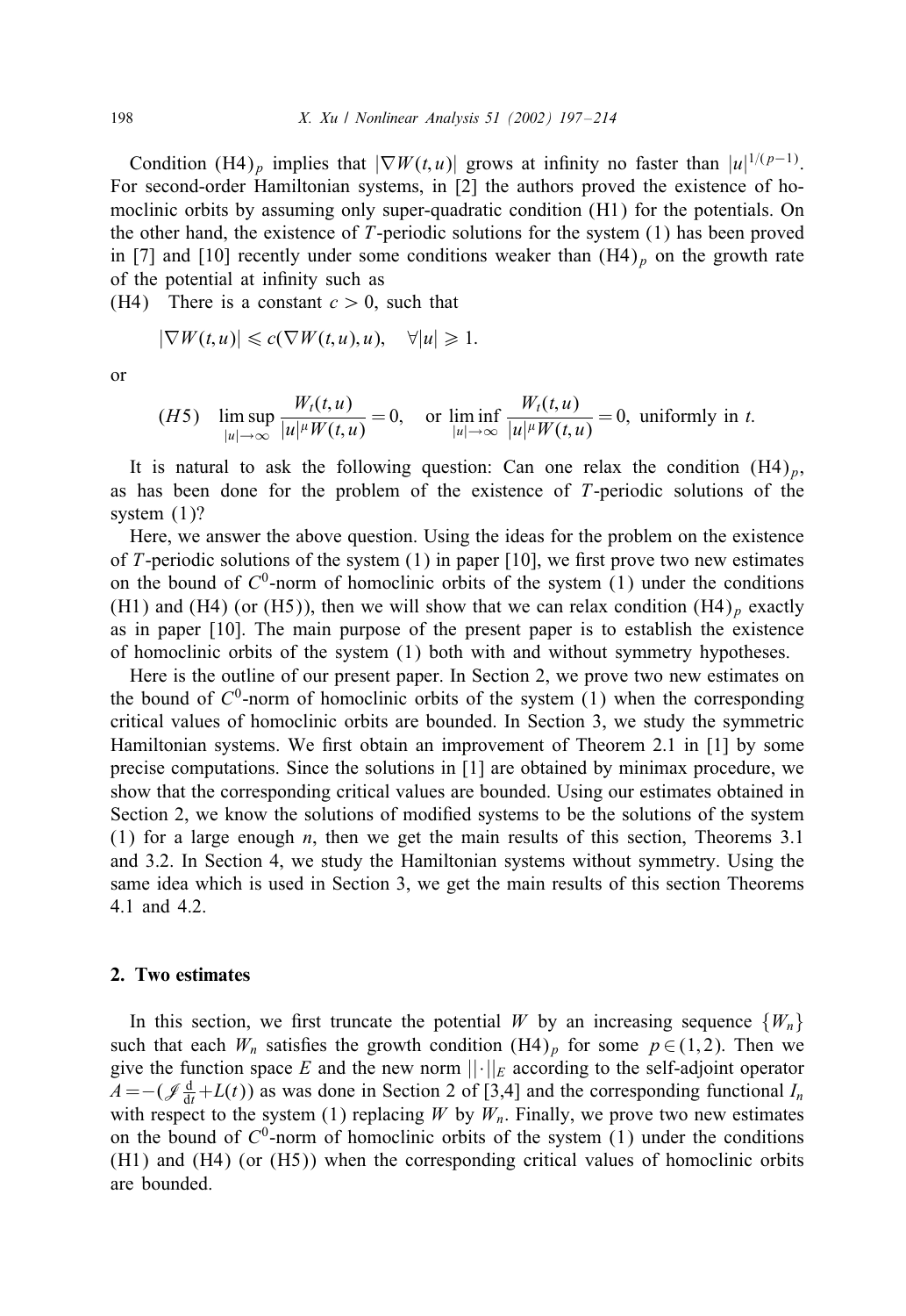#### 2.1. Truncation of  $W(t, u)$

Set  $a = \min_{|u|=1, t \in S_T} W(t, u)$ ,  $b = \max_{|u| \leq 1, t \in S_T} |W(t, u)|$ . Condition (H1) implies that for some  $\beta_3 \geq 0$ 

$$
\begin{cases}\n a|u|^{\mu} \leq W(t,u) & \forall |u| \geq 1, \\
b|u|^{\mu} \geq W(t,u) & \forall |u| \leq 1, \\
a|u|^{\mu} \leq W(t,u) + b \leq \frac{1}{\mu}(\nabla W(t,u)u + \beta_3) & \forall u \in \mathbf{R}^{2N}.\n\end{cases}
$$

As was done in [6] (cf. Appendix of [6]), choose  $\sigma \in (0,1)$ , such that  $\mu \sigma > 2$ , we truncate  $W$  as the following proposition:

**Proposition 2.1.** Assume that for condition (H1) there exist two sequences  $\{K_n\}$  and  ${K'_n}$  *in* **R** *and a sequence of functions*  ${W_n}$  *such that* 

- (i)  $0 < K_0 < K_n < K_{n+1}, \forall n \in \mathbb{N}, \text{ and } K_n \rightarrow \infty, \text{ as } n \rightarrow \infty, \text{ where } K_0 = \max\{1,$  $b/a(1-\sigma)$ ; and  $K_n < K'_n$ ,  $\forall n \in \mathbf{R}$ .
- (ii) *For any given*  $t \in S_T$ ,  $W_n(t, u) \in C^1(\mathbf{R}^{2N}, \mathbf{R})$ , *for every*  $n \in \mathbf{N}$ .
- (iii)  $W_n(t, u) = W(t, u), \forall |u| \leq K_n$ , *for every*  $n \in \mathbb{N}$ ; *and for some*  $\lambda \in (\sigma, 1)$ , *such that*  $W_n(t, u) = (\tau_n + 1)|u|^{\mu\lambda}, \forall |u| \geq K'_n$ , for every  $n \in \mathbb{N}$ .
- (iv)  $W_n(t, u) \leq W_{n+1}(t, u) \leq W(t, u), \forall (t, u) \in S_T \times \mathbf{R}^{2N}$ .
- (v)  $0 < \mu \sigma W_n(t, u) \leq \nabla W_n(t, u) u, \forall |u| > 0$ , for every  $n \in \mathbb{N}$ .

Note that in [6] the truncating functions are constructed for autonomous Hamiltonian functions. In fact, the proof also works for time dependent  $W(t, u)$ .

## *2.2. Setting for functional* In

Let  $A = -(\mathcal{J}(d/dt)+L(t))$  be the self-adjoint operator acting on  $L^2(\mathbf{R}, \mathbf{R}^{2N})$  with the domain  $\mathscr{D}(A) = H^1(\mathbf{R}, \mathbf{R}^{2N})$  and  $\sigma(A)$  be the spectrum of A. We use the norm  $|| \cdot ||_E$ , which is defined as

$$
||u||_E = (||A|^{1/2}u|_2^2 + |u|_2^2)^{1/2},
$$

instead of the norm  $|| \cdot ||_{\mu}$  in [3] or [4], and the Banach space E, which is the completion of the set  $\mathscr{D}(A) = H^1(\mathbf{R}, \mathbf{R}^{2N})$  under the norm  $|| \cdot ||_E$ , instead of the space  $E_u$  in [3] or [4]. As in Section 2 of [3] or [4], we have these facts:  $E$  has the direct sum decomposition  $E = E^- \oplus E^+$ , and E is embedded continuous in  $L^v$  for any  $v \in [2, \infty)$ and compactly in  $L_{loc}^{\nu}$  for any  $\nu \in [2,\infty)$ . Using our norm  $||\cdot||_{E}$  instead of  $||\cdot||_{\mu}$ , the reader can check the details of these facts following the Proofs in Section 2 in [3] or [4]. Setting

$$
\Phi_n(u) = \int_{\mathbf{R}} W_n(t, u) \, \mathrm{d}t,
$$

it is easy to check if  $\Phi_n \in C^1(E, \mathbf{R})$  since each  $W_n$  satisfies (H3) and (iii) of Proposition 2.1, and E is embedded continuous in  $L^{\nu}$  for any  $\nu \in [2,\infty)$ ; furthermore, we have

$$
\Phi'_n(u)v = \int_{\mathbf{R}} \nabla W_n(t, u)v \, \mathrm{d}t, \quad \forall u, v \in E.
$$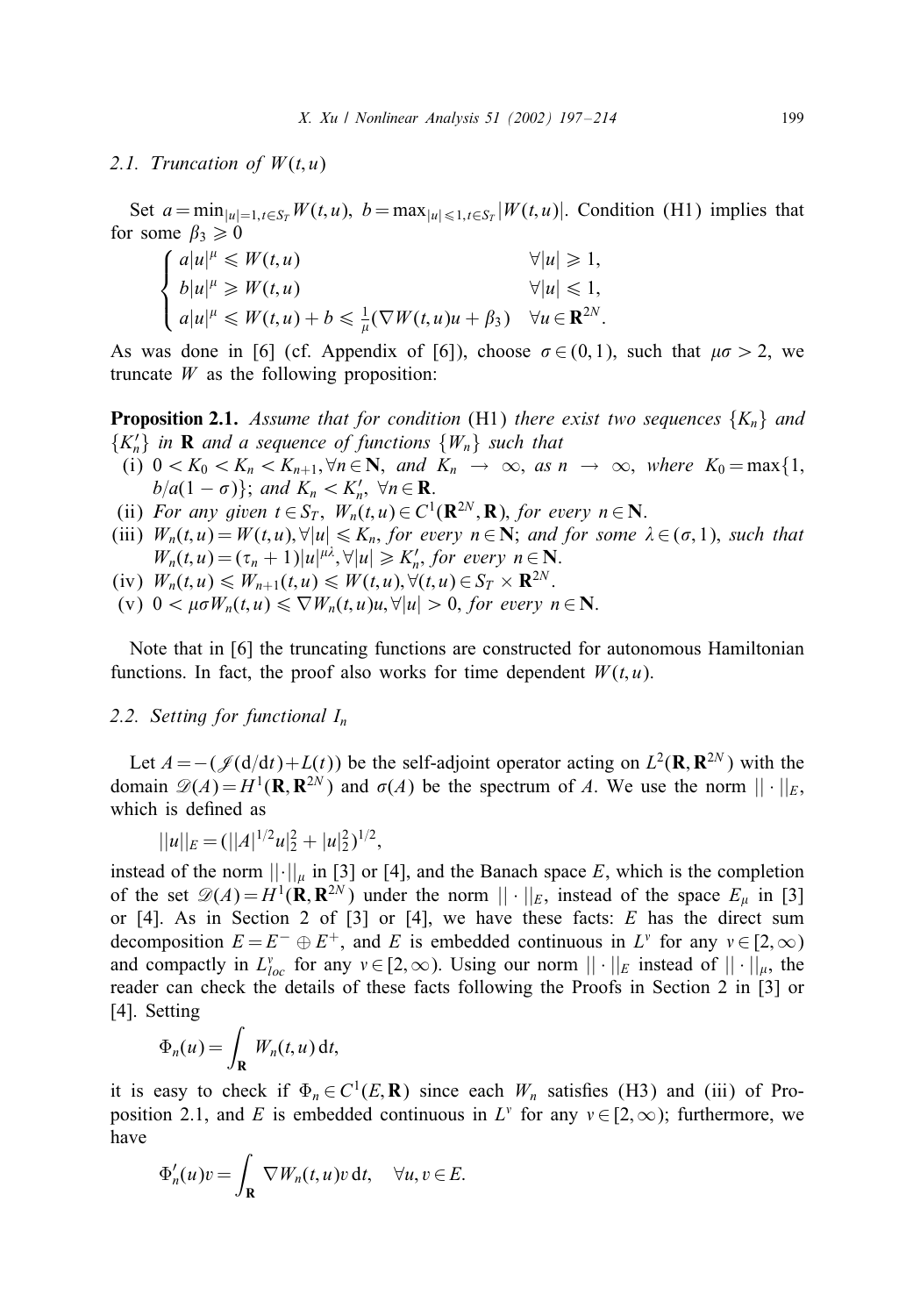Consider the functional

$$
I_n(u) = \frac{1}{2} \int_{\mathbf{R}} (-\mathcal{J}u \cdot u - L(t)u \cdot u) dt - \int_{\mathbf{R}} W_n(t, u) dt
$$
  
= 
$$
\frac{1}{2} (||u^+||_E^2 - ||u^-||_E^2) - \Phi_n(u)
$$

for  $u = u^+ + u^- \in E = E^+ \oplus E^-$ . We have  $I_n \in C^1(E, \mathbf{R})$ , while any critical point of  $I_n$ corresponds to a homoclinic orbit of the system (1) replacing  $W$  by  $W_n$ .

# *2.3. Two estimates*

Now we will prove two new estimates on the bound of  $C<sup>0</sup>$ -norm for homoclinic orbits of the system  $(1)$  under the growth conditions  $(H1)$  and  $(H4)$  (or  $(H5)$ ).

**Lemma 2.1.** *Suppose that*  $W(t, u)$  *satisfies* (H1), (H4) *and*  $u(t)$  *is a critical point of*  $I_n$  *such that*  $I_n(u) \le N$ , *then we have the following estimate*:

$$
||u||_{C^0}\leqslant M
$$

*where* M *is independent of u and n*.

**Proof.** Since u is a critical point of  $I_n$  and each  $W_n(t, u)$  satisfies (iii) and (v) of Proposition 2.1, we have

$$
I_n(u) = \frac{1}{2} \int_{\mathbf{R}} -( \mathcal{J}u + L(t)u)u \, dt - \int_{\mathbf{R}} W_n(t, u) \, dt
$$
  

$$
= \frac{1}{2} \int_{\mathbf{R}} \nabla W_n(t, u) \cdot u \, dt - \int_{\mathbf{R}} W_n(t, u) \, dt
$$
  

$$
\geq \left(\frac{1}{2} - \frac{1}{\mu \sigma}\right) \int_{\mathbf{R}} \nabla W_n(t, u) \cdot u \, dt
$$
  

$$
\geq \left(\frac{\mu \sigma}{2} - 1\right) \int_{\mathbf{R}} W_n(t, u) \, dt
$$

From the above, we have

$$
\int_{\mathbf{R}} \nabla W_n(t, u)u \, \mathrm{d}t \leq M_1, \quad \int_{\mathbf{R}} W_n(t, u) \, \mathrm{d}t \leq M_2 \tag{2}
$$

for some constants  $M_1$  and  $M_2$  independent of n. Now integrating (v) of Proposition 2.1 we have

$$
W_n(t, u) \ge a|u|^{\mu\sigma}, \quad \forall |u| \ge 1,
$$
  

$$
W_n(t, u) \le b|u|^{\mu\sigma}, \quad \forall |u| \le 1,
$$

where  $a = \min_{|u|=1, t \in S_T} W(t, u)$  and  $b = \max_{|u| \leq 1, t \in S_T} |W(t, u)|$  are independent of n since

$$
W_n(t, u) = W(t, u), \quad \forall |u| \leq K_1 \quad \text{and} \quad \forall n \in \mathbb{N}.
$$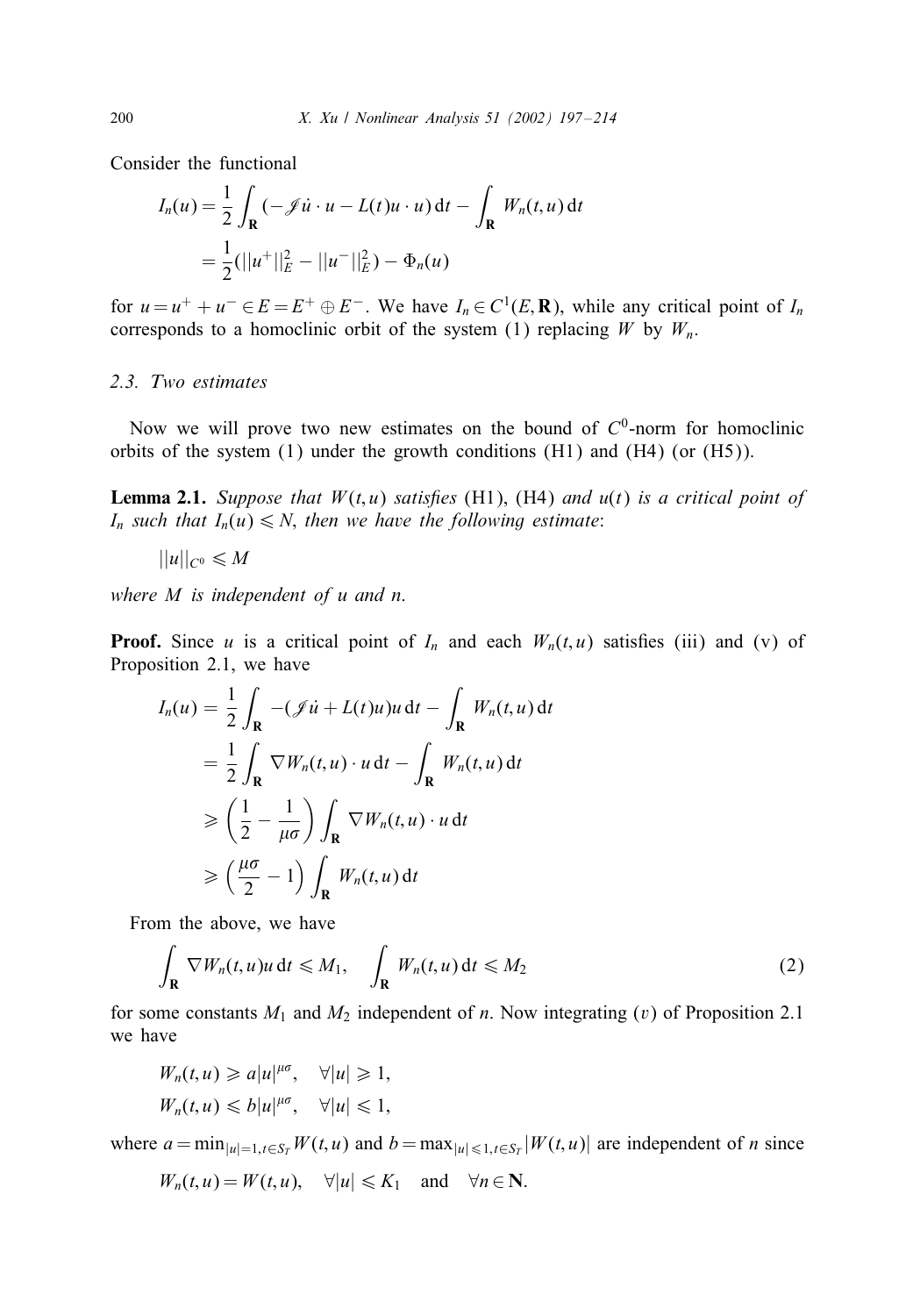We first show that for a large enough  $n$ ,

$$
||u||_{C^0}\leqslant K_n
$$

If not, by passing a subsequence, without the loss of generality, for each  $n \in \mathbb{N}$ , there exists  $u_n(t)$  and  $t_n \in \mathbf{R}^+$ , such that  $|u_n(t_n)| = K_n$ ,  $|u_n(0)| = 1$  and  $1 \leq |u_n(t)| \leq K_n$  for  $t \in [0, t_n)$ . Since

$$
M_2 \geqslant \int_{\mathbf{R}} W_n(t, u_n) dt \geqslant \int_0^{t_n} W_n(t, u_n) dt \geqslant a \int_0^{t_n} |u_n|^\mu dt \geqslant a \int_0^{t_n} |u_n| dt
$$

we have  $\int_0^{t_n} |u_n| dt \leq M_2/a$ . Hence, we have

$$
K_n - 1 = |u_n(t_n)| - |u_n(0)|
$$
  
\n
$$
= \int_0^{t_n} \frac{d}{ds} |u_n(s)| ds
$$
  
\n
$$
= \int_0^{t_n} u_n(s) \cdot \dot{u}_n(s)/|u_n(s)| ds
$$
  
\n
$$
\leq \int_0^{t_n} |u(s)| ds \quad \text{(since } |u_n(s)| \leq K_n)
$$
  
\n
$$
\leq \int_0^{t_n} (|L(t)u_n(s)| + |\nabla W(s, u_n(s))|) ds \quad \text{(by (H4))}
$$
  
\n
$$
\leq ||L||_{L^{\infty}} \int_0^{t_n} |u_n(s)| ds + c \int_0^{t_n} (\nabla W(s, u_n(s)), u_n(s)) ds
$$
  
\n
$$
\leq N_1 M_2 + c \int_{\mathbf{R}} (\nabla W_n(s, u_n(s)), u_n(s)) ds
$$
  
\n
$$
\leq N_1 M_2 + c M_1,
$$

where c,  $N_1$ ,  $M_1$  and  $M_2$  are *n*-independent constants. But we have  $K_n \to \infty$ , *as*  $n \to \infty$  $\infty$ , which leads to a contradiction. Hence, there exists  $m \in \mathbb{N}$ , which is determined only by  $W(t, u)$  and N, for any  $n \ge m$ ; if u is a critical point of  $I_n$  with  $I_n(u) \le N$ , then  $||u||_{C^0} \leq K_n$  holds.

Hence, for any critical point u of  $I_n$  with  $I_n(u) \le N$ , if  $n \ge m$ , repeating the above computation, we have

$$
|u(t)| \leq N_1 M_2 + cM_1 + 1, \quad \forall \ t \in \mathbf{R}.
$$

For  $k < m$ , from (iii) of Proposition 2.1, we have

$$
|\nabla W_k(t, u)| \leq c_k(\nabla W_k(t, u), u), \quad \forall |u| > 1
$$

for some suitable constant  $c_k$ , which is determined by  $W_k$  for  $k = 1, 2, \ldots, m-1$ . Hence, by the same argument as above, we have

$$
|u(t)| \leq N_1 M_2 + c_k M_1 + 1, \quad \forall \ t \in \mathbf{R}.
$$

Then, we have

 $||u||_{C^0} \le \max\{N_1M_2 + cM_1 + 1, N_1M_2 + c_kM_1 + 1, k = 1, 2, ..., m-1\} = M$ Hence, our Lemma holds.  $\square$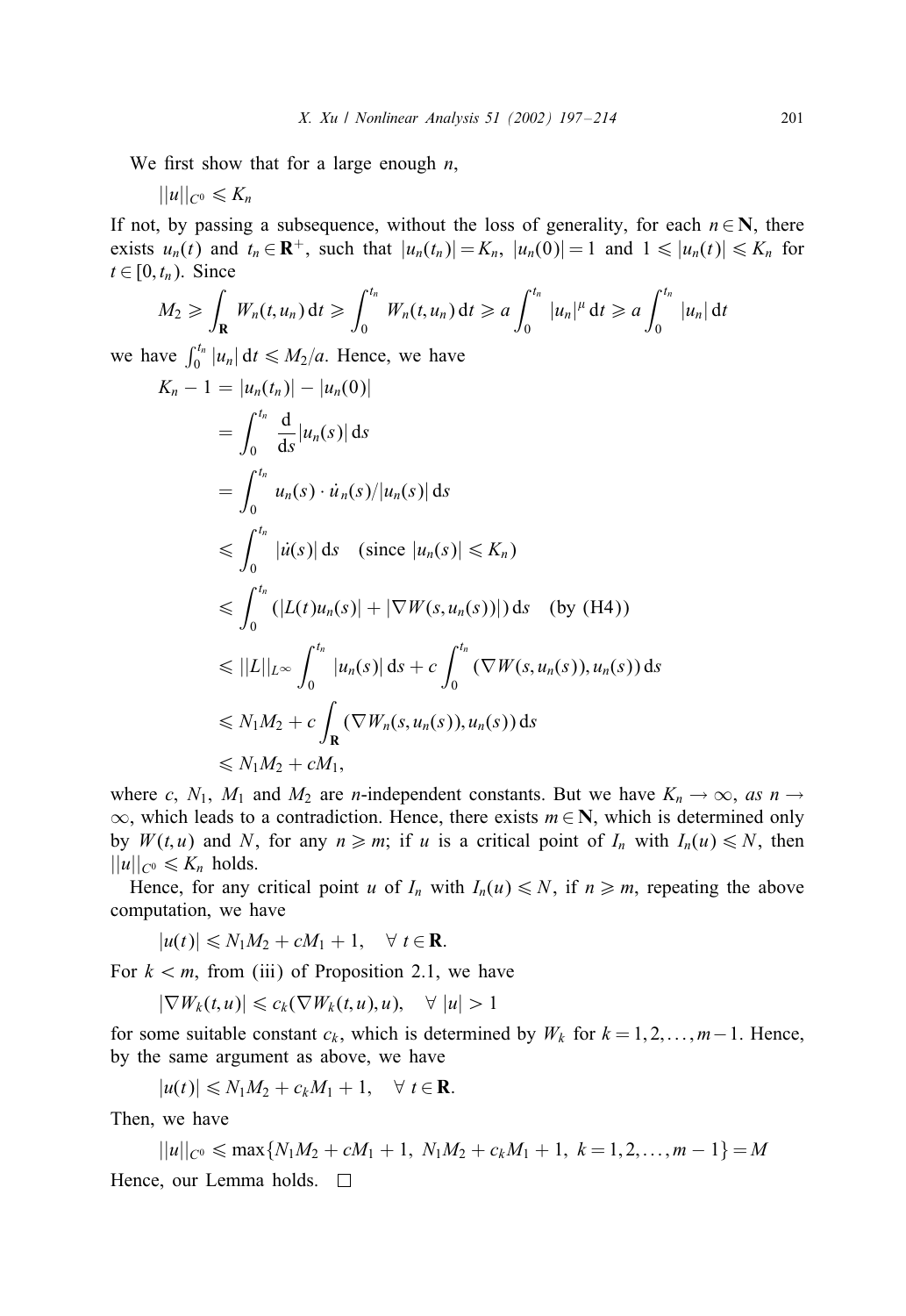**Lemma 2.2.** *Suppose that*  $W(t, u)$  *satisfies* (H1), (H5) *and*  $u(t)$  *is a critical point of*  $I_n$  *such that*  $I_n(u) \leq N$ , *then we have the following estimate*:

 $||u||_{C^0} \leqslant M$ 

*where* M *is independent of* u *and* n.

Proof. As the first part of the Proof of Lemma 2.1, we have

$$
\int_{\mathbf{R}} \nabla W_n(t, u)u \, \mathrm{d}t \leq M_1, \quad \int_{\mathbf{R}} W_n(t, u) \, \mathrm{d}t \leq M_2
$$

for some constants  $M_1$  and  $M_2$  independent of n. Now integrating (v) of Proposition 2.1 we have

$$
W_n(t, u) \geq a|u|^{\mu\sigma}, \quad \forall |u| \geq 1,
$$
  

$$
W_n(t, u) \leq b|u|^{\mu\sigma}, \quad \forall |u| \leq 1,
$$

where  $a = \min_{|u|=1, t \in S_T} W(t, u)$  and  $b = \max_{|u| \leq 1, t \in S_T} |W(t, u)|$  are independent of *n*. Since  $W(t, u)$  satisfies (H5), define

$$
\sigma(r) = \sup_{|u| \ge r, t \in S_T} \frac{W_t(t, u)}{|u|^{\mu} W(t, u)}
$$

and

$$
\delta(r) = \inf_{|u| \ge r, t \in S_T} \frac{W_t(t, u)}{|u|^{\mu} W(t, u)}.
$$

Then, (H5) means

$$
\lim_{r \to \infty} \sigma(r) = 0 \quad \text{or } \lim_{r \to \infty} \delta(r) = 0.
$$

*Case* I: Suppose that we have

$$
\lim_{r\to\infty}\sigma(r)=0.
$$

By the definition of  $\sigma(r)$ , we have  $\sigma(r)$  which decreases to 0. Fix a large  $R > 1$ , such that

$$
a-\sigma(R)M_2>0.
$$

Firstly, we show  $|u|_{C^0} \leq K_n$  for large *n*. If not, by passing a subsequence we may assume that for each *n*, there exist  $u_n(t)$ ,  $a_n$  and  $b_n$  such that

$$
(a_n,b_n)\subset \{t\in\mathbf{R}|R<|u_n(t)|
$$

and  $|u_n(a_n)| = R$ ,  $|u_n(b_n)| = K_n$ . We have

$$
M_2 \geqslant \int_{\mathbf{R}} W_n(t,u_n) dt \geqslant \int_{a_n}^{b_n} W(t,u_n) dt \geqslant \int_{a_n}^{b_n} a|u_n(t)|^{\mu} dt \geqslant (b_n - a_n)a.
$$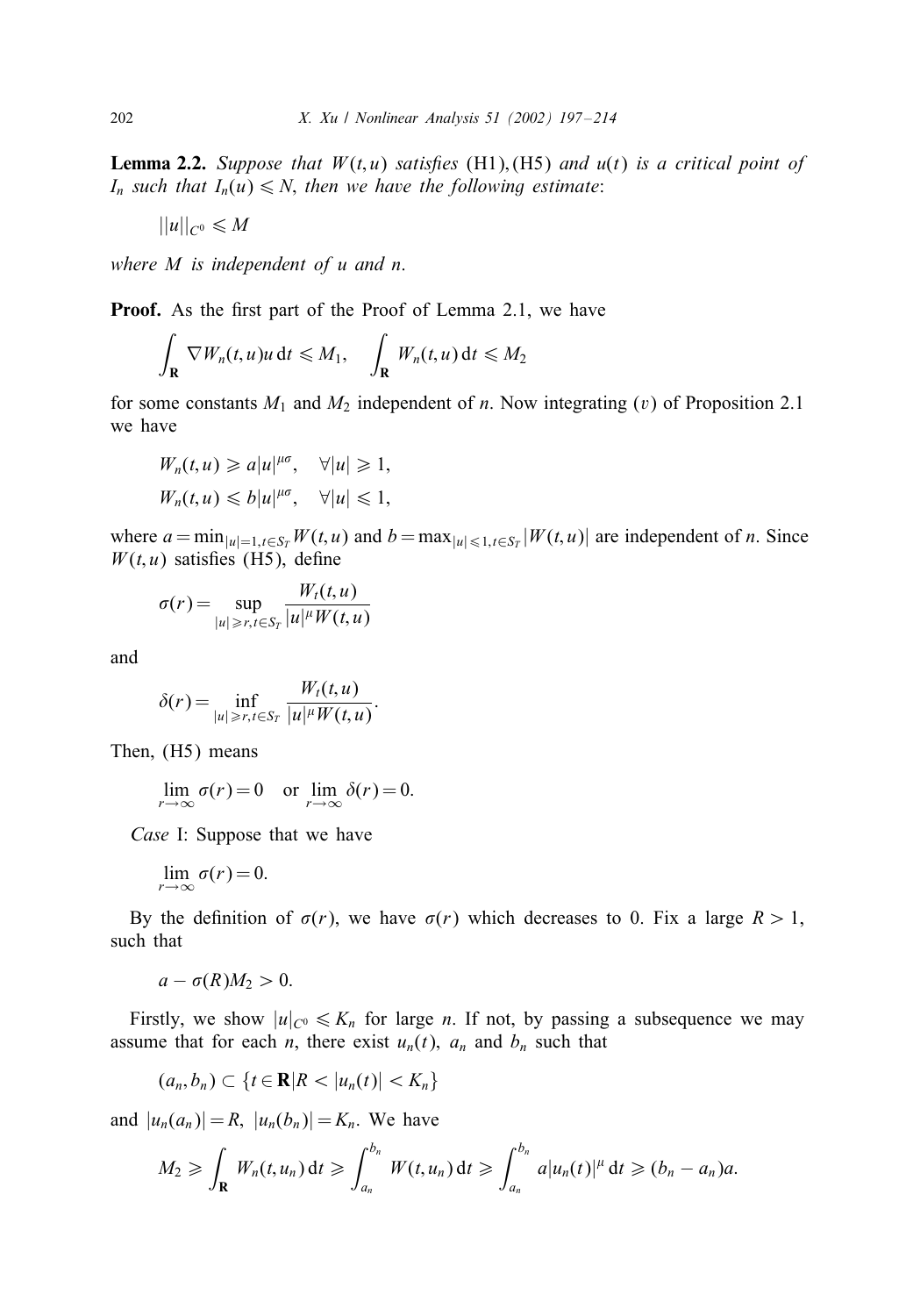Hence,  $b_n - a_n \leq M_2/a$ . Here, we have

$$
H(b_n, u_n(b_n)) - H(a_n, u_n(a_n))
$$
  
\n
$$
= \int_{a_n}^{b_n} \frac{d}{dt} H_n(t, u_n(t)) dt \quad \text{(since } |u_n(t)| \le K_n)
$$
  
\n
$$
= \int_{a_n}^{b_n} \nabla H_n(t, u_n(t)) \dot{u}_n(t) dt + \int_{a_n}^{b_n} H_t(t, u_n(t)) dt
$$
  
\n
$$
= \int_{a_n}^{b_n} \frac{1}{2} L'(t) u_n u_n dt + \int_{a_n}^{b_n} W_t(t, u_n) dt
$$
  
\n
$$
\le \frac{1}{2} ||L'||_{L^{\infty}} \int_{a_n}^{b_n} |u_n|^2 dt + \int_{a_n}^{b_n} \sigma(|u_n|) |u_n|^{\mu} W(t, u_n) dt
$$
  
\n
$$
\le N_1 M_2 K_n^2 + \sigma(R) K_n^{\mu} \int_{a_n}^{b_n} W(t, u_n) dt
$$
  
\n
$$
\le N_1 M_2 K_n^2 + \sigma(R) K_n^{\mu} \int_{\mathbf{R}} W_n(t, u_n) dt
$$
  
\n
$$
\le N_1 M_2 K_n^2 + \sigma(R) M_2 K_n^{\mu}.
$$

Hence, we have

$$
H(b_n,u_n(b_n))-H(a_n,u_n(a_n))\leq N_1M_2K_n^2+\sigma(R)M_2K_n^{\mu}
$$

On the other hand, we have

$$
H(b_n, u_n(b_n)) - H(a_n, u_n(a_n))
$$
  
=  $\frac{1}{2}(L(b_n)u_n(b_n), u_n(b_n)) + W(b_n, u_n(b_n)) - H(a_n, u_n(a_n))$   
 $\geq a|u_n(b_n)|^{\mu} - ||L||_{L^{\infty}}|u_n(b_n)|^2 - \max_{|u| \leq R, t \in S_T} |H(t, u)|$   
=  $aK_n^{\mu} - ||L||_{L^{\infty}}K_n^2 - \max_{|u| \leq R, t \in S_T} |H(t, u)|$ 

Combining the above two formulas, we have

$$
(a - \sigma(R)M_2)K_n^{\mu} - N_2K_n^2 \le \max_{|u| \le R, t \in S_T} |H(t, u)|
$$

Since  $\mu > 2$ ,  $a - \sigma(R)M_2 > 0$  and  $K_n \to \infty$  as  $n \to \infty$ , the left-hand side tends to infinity, but the right-hand side is a constant independent of  $u$  and  $n$ . This leads to a contradiction. Hence, there exists  $m \in \mathbb{N}$ , which is determined only by  $H(t, u)$  and N, such that for any  $n \ge m$ , if  $u(t)$  is a critical point of  $I_n$  such that  $I_n(u) \le N$ , we have  $|u|_{C^0} \leqslant K_n$ .

For  $n \ge m$ , if the C<sup>0</sup>-norm of critical points u satisfying  $I_n(u) \le N$  does not have an *n*-independent upper bound  $M_0$ , then repeating the above proof by replacing  $K_n$ by  $M_n$  with  $M_n \to \infty$  as  $n \to \infty$ , we can also get the contradiction. For  $n < m$ ,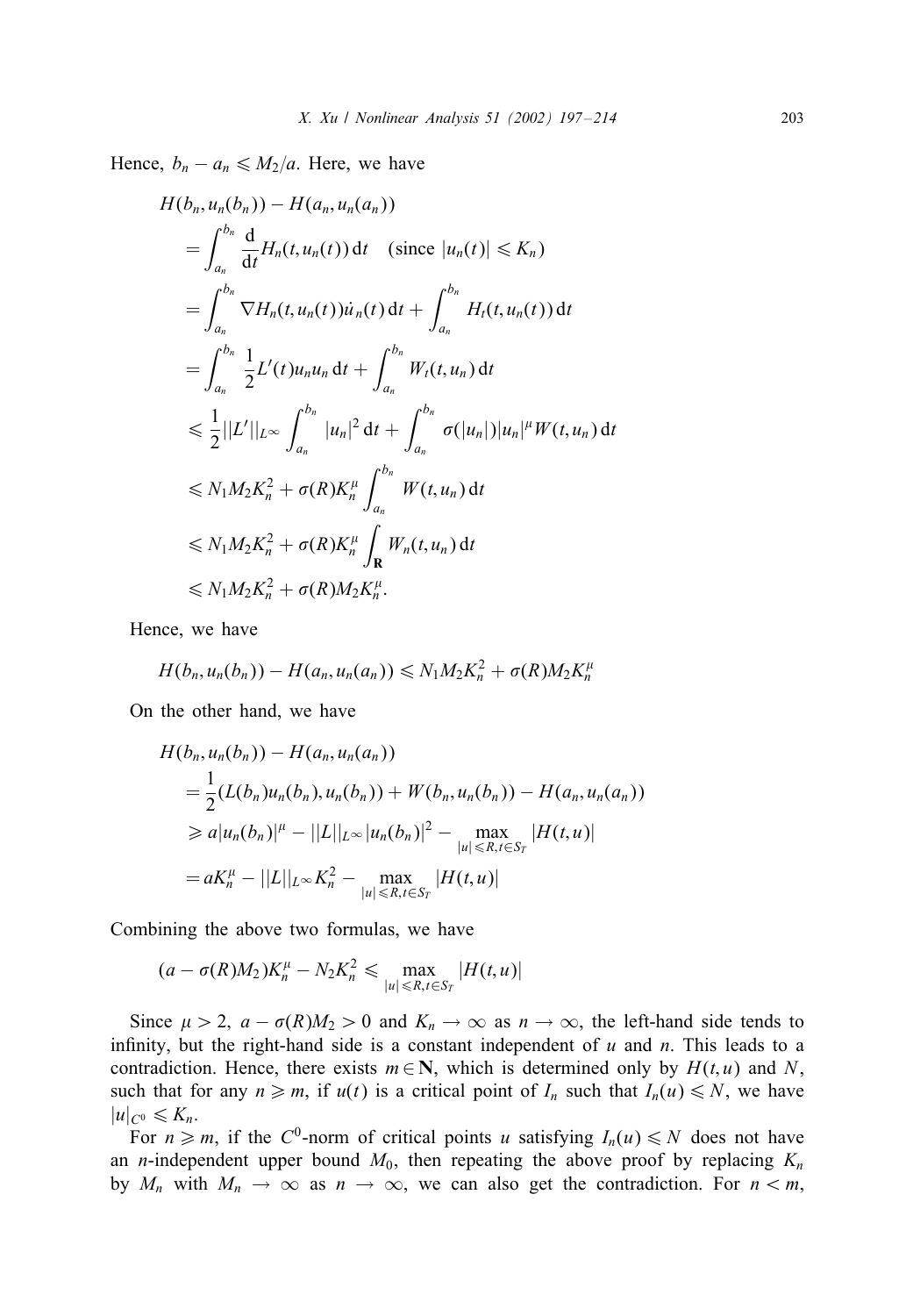as the Proof in last part of Lemma 2.1, we have

 $|u(t)| \leq N_1M_2 + c_kM_1 + 1, \quad \forall t \in \mathbf{R},$ 

where  $c_k$  is determined by  $W_k$  for  $k = 1, 2, \ldots, m - 1$ .

Hence, we have

$$
||u||_{C^0} \leqslant \max\{M_0, N_1M_2 + c_kM_1 + 1, k = 1, 2, ..., m - 1\} = M
$$

*Case* II: Suppose that we have

$$
\lim_{r \to \infty} \delta(r) = 0.
$$

We need only to modify the proof of Case I slightly. By the definition of  $\delta(r)$ , we have  $\delta(r)$  which increases to 0. Fix a large  $R > 1$  such that

$$
a+\delta(R)M_2>0.
$$

Firstly we show that  $|u|_{C^0} \leq K_n$  for large *n*. If not, by passing a subsequence we may assume that for each *n* there exist  $u_n(t)$ ,  $a_n$  and  $b_n$  such that

$$
(a_n,b_n)\subset \{t\in\mathbf{R}|R<|u_n(t)|
$$

and  $|u_n(a_n)| = K_n$ ,  $|u_n(b_n)| = R$ . As in Case I, we know that  $b_n - a_n \le M_2/a$  and we have

$$
H(b_n, u_n(b_n)) - H(a_n, u_n(a_n))
$$
  
=  $\int_{a_n}^{b_n} \frac{1}{2} L'(t) u_n(t) u_n(t) dt + \int_{a_n}^{b_n} W_t(t, u_n) dt$   
 $\ge - \frac{1}{2} ||L'||_{L^{\infty}} \int_{a_n}^{b_n} |u_n|^2 dt + \int_{a_n}^{b_n} \delta(R) |u_n|^{\mu} W(t, u_n) dt$   
 $\ge - N_1 M_2 K_n^2 + \delta(R) K_n^{\mu} \int_{a_n}^{b_n} W(t, u_n) dt$   
 $\ge - N_1 M_2 K_n^2 + \delta(R) K_n^{\mu} \int_{\mathbf{R}} W_n(t, u_n) dt$   
 $\ge - N_1 M_2 K_n^2 + \delta(R) M_2 K_n^{\mu}.$ 

Hence, we have

$$
H(b_n, u_n(b_n)) - H(a_n, u_n(a_n)) \geq -N_1 M_2 K_n^2 + \delta(R) M_2 K_n^{\mu}.
$$

On the other hand, we have

$$
H(b_n, u_n(b_n)) - H(a_n, u_n(a_n))
$$
  
\n
$$
\leq \max_{|u| \leq R, t \in S_T} |H(t, u)| - a|u_n(a_n)|^{\mu} + ||L||_{L^{\infty}} |u_n(b_n)|^2
$$
  
\n
$$
= \max_{|u| \leq R, t \in S_T} |H(t, u)| - aK_n^{\mu} + ||L||_{L^{\infty}} K_n^2.
$$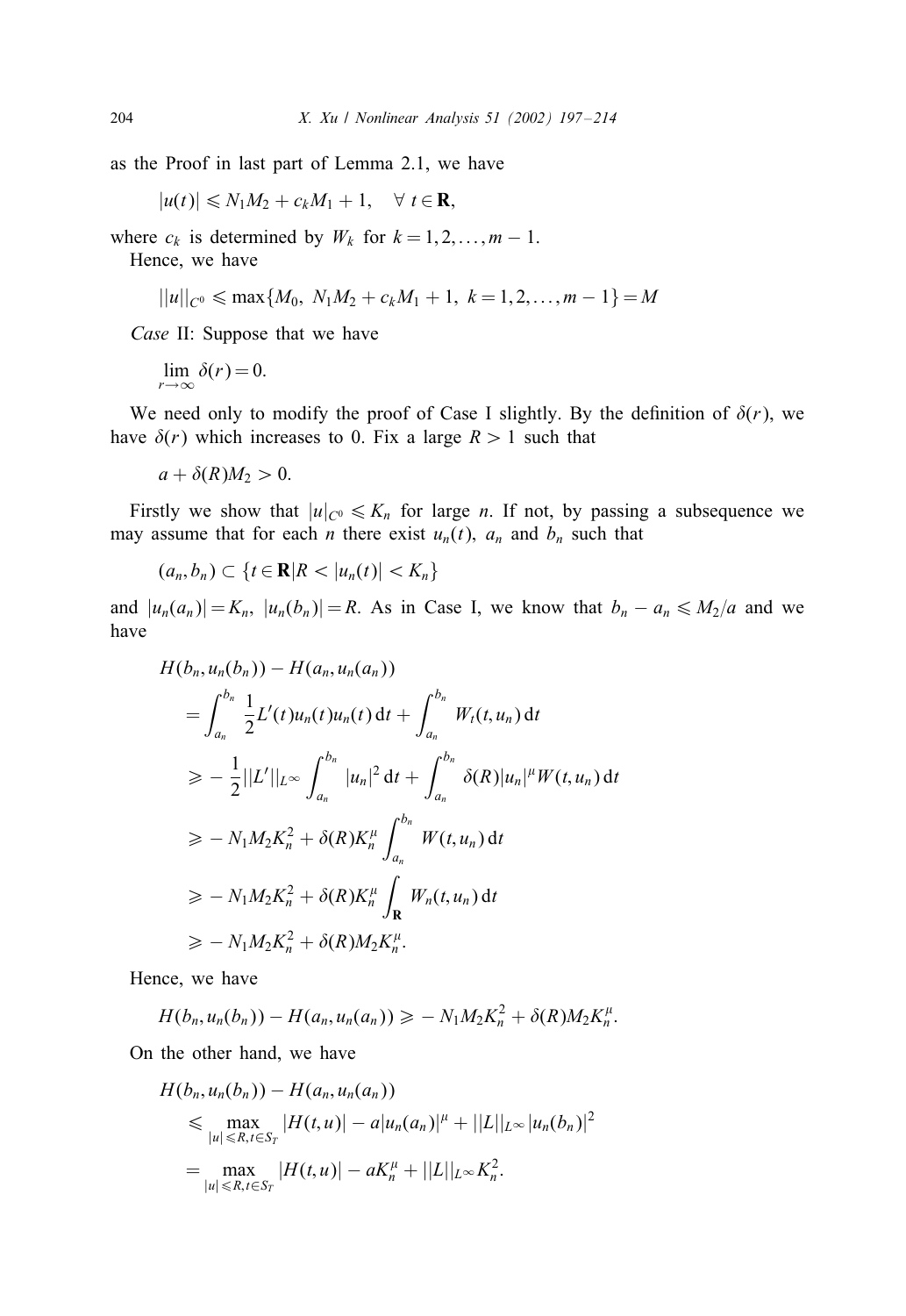Combining the above two formulas, we have

 $(a + \delta(R)M_2)K_n^{\mu} - N_2K_n^2 \le \max_{|u| \le R, t \in S_T}$  $|H(t, u)|$ .

Since  $\mu > 2$ ,  $a + \delta(R)M_2 > 0$  and  $K_n \to \infty$  as  $n \to \infty$ , the left-hand side tends to infinity, but the right-hand side is a constant independent of  $u$  and  $n$ . This leads to a contradiction. Hence,  $|u|_{C^0} \leq K_n$  holds for large n. Using the same discussion as that in Case I, we have

 $||u||_{C^0} \leqslant M$ 

Combining the above two cases, we know that our Lemma holds.  $\Box$ 

Remark 2.1. In our Proofs of the above two Lemmas, we use (2) only to induce the corresponding estimates in fact. When we study the convex Hamiltonian systems, since the critical points are obtained through the Clarke duality principle, we can only obtain some estimates as (2) for the critical points. Hence, we can get the same estimates on the bound of  $C^0$ -norm of the solutions of the convex Hamiltonian systems possessing super-quadratic potentials. We will deal with the convex Hamiltonian systems in another paper.

#### 3. Symmetric Hamiltonian systems

In this section, we consider the Hamiltonian system

$$
\mathscr{J}\dot{u} + \nabla H(t, u) = 0, \quad (t, u) \in S_T \times \mathbf{R}^{2N},
$$

where  $H(t, u) = \frac{1}{2}L(t)u \cdot u + W(t, u)$  is the T-periodic in the t-variable and is symmetric in the *u*-variable, i.e., there is a compact Lie group G acting on  $\mathbb{R}^{2N}$  via a representation  $\rho: G \to O(2N)$  and H is invariant under this action:  $H(t, qu) = H(t, u)$  for every  $t \in \mathbf{R}$ ,  $g \in G$ ,  $u \in \mathbf{R}^{n}$ . We let V denote the vector space  $\mathbf{R}^{2N}$  considered as a G-space.

**Definition 3.1.** We call V (or g) *admissible* if a given  $k \ge 1$  and an open bounded G-invariant neighborhood  $\mathcal{O} \subset V^k$  of 0 is in  $V^k$ , and any continuous map  $f : \bar{\mathcal{O}} \to$  $V^{k-1}$  which commutes with the action has a zero in  $\partial\mathcal{O}$ , where G acts on  $V^k$  via  $g(v_1,...,v_k) := (gv_1,...,gv_k)$ . We call  $\varrho$  symplectic if  $\varrho(g)^t \mathscr{J} \varrho(g) = \mathscr{J}$  is satisfied for every  $g \in G$ .

If the action is symplectic, every homoclinic orbit  $u$  of the system (1) gives rise to a G-orbit  $\{gu|g \in G\}$  of homoclinic orbits of the system (1). For each  $k \in \mathbb{Z}$ , let  $(k * u)(t) := u(t + kT)$ , which defines a representation of Z in E. Since  $H(t, u)$  is T-periodic in *t*-variable, we have that each  $I_n$  is **Z**-invariant. Hence, each  $I_n$  is also invariant with respect to the representation of  $Z \times G$  in E given by

$$
((k, g) * u)(t) := (gu)(t + kT).
$$

Now, let  $\mathcal{O}(u) = \mathcal{O}_{\mathbf{Z} \times G}(u) \equiv \{(k, g) * u | k \in \mathbf{Z}, g \in G\}$  be the *orbit* of  $u \in E$ . If u is a critical point of  $I_n$ ,  $\mathcal{O}(u)$  will be called the *critical orbit* of u. Two homoclinic orbits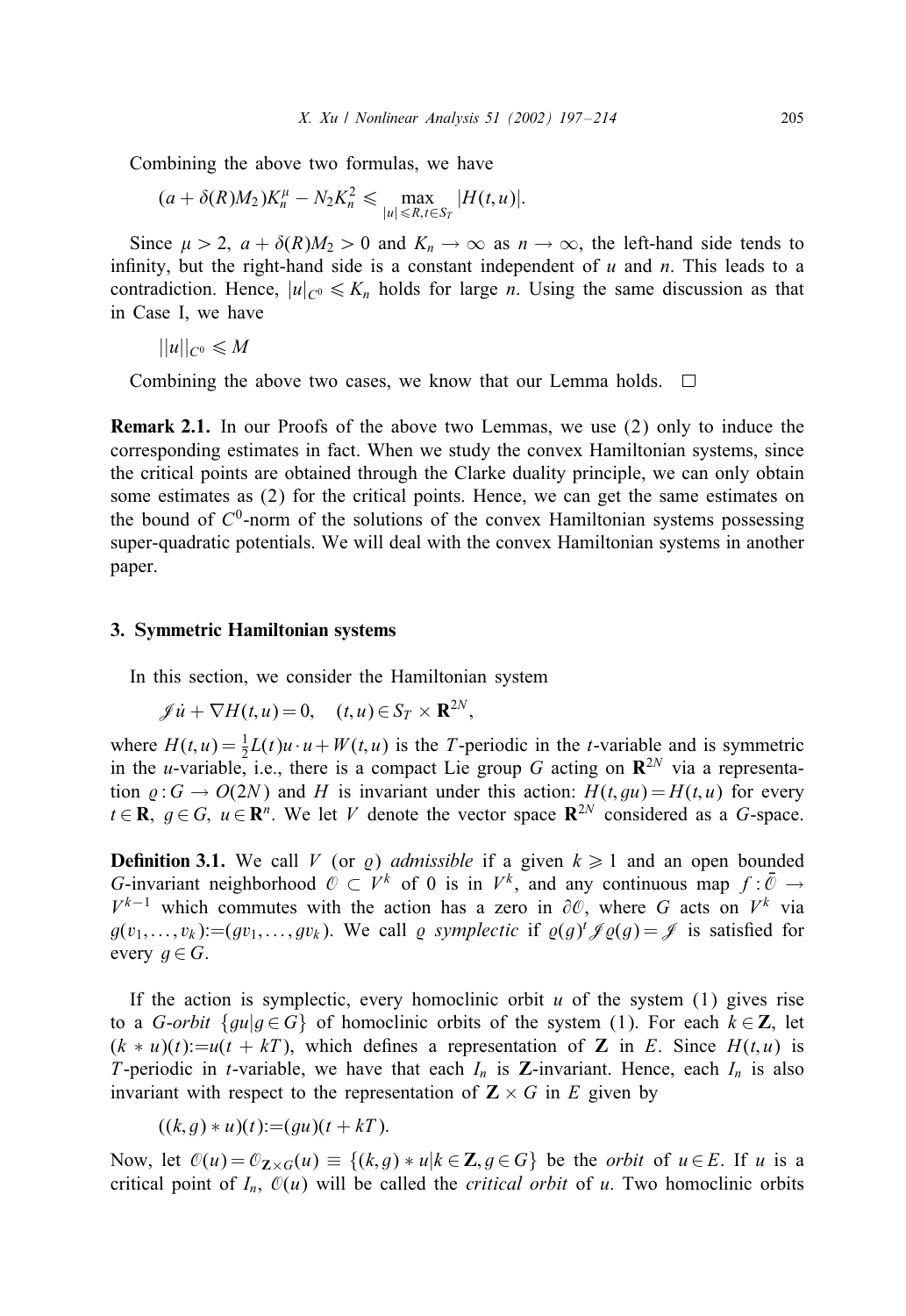u; v of the system (1) are said to be *geometrically distinct* if they are not in the same critical orbit, i.e.,  $\mathcal{O}(u) \neq \mathcal{O}(v)$ .

In this section, we will show the following results:

**Theorem 3.1.** Suppose that  $H(t, u) = \frac{1}{2}L(t)u \cdot u + W(t, u) \in C^1(S_T \times \mathbb{R}^{2N}, \mathbb{R})$  satisfies

- (L)  $L(t)$  *depends on t with period*  $\overline{T}$ *, and there is*  $\alpha > 0$  *such that*  $(0, \alpha) \cap \sigma(A) = \emptyset$ *, where*  $A = -(\mathcal{J}(d/dt) + L(t))$  *and*  $\sigma(A)$  *is the spectrum of A.*
- (G) *There is an admissible symplectic representation*  $\rho$  *of a compact Lie group G on* R<sup>2</sup><sup>N</sup> *such that H is invariant with respect to this action.*
- (H1) *There is a constant*  $\mu > 2$  *such that*

 $0 \leq \mu W(t, u) \leq z \nabla W(t, u), \quad \forall |u| > 0,$ 

- (H2) ∇W (t; u) *is locally Lipschitzian continuous in* u*-variable*.
- (H3)  $\nabla W(t, u) = o(|u|)$ , *uniformly in* t *as*  $u \to 0$ ,
- (H4) *There is a constant*  $c > 0$ *, such that*

 $|\nabla W(t, u)| \leq c(\nabla W(t, u), u), \quad \forall |u| \geq 1.$ 

*Then* (1) has infinitely many geometrically distinct homoclinic orbits.

**Theorem 3.2.** *Suppose that*  $H \in C^1(S_T \times \mathbb{R}^{2N}, \mathbb{R})$  *satisfies* (L), (G), (H1)–(H3) *and* (H5) lim sup  $|u| \rightarrow \infty$  $W_t(t,u)$  $\frac{W_t(x, u)}{|u|^{\mu}W(t, u)} = 0$ , or  $\liminf_{|u| \to \infty}$  $W_t(t, u)$  $\frac{W_1(x, u)}{|u|^{\mu}W(t, u)} = 0$ , uniformly in t.

*Then* (1) has infinitely many geometrically distinct homoclinic orbits.

When  $W(t, u)$  does not depend on the *t*-variable, since (H5) is satisfied naturally, we have the following result:

**Theorem 3.3.** *Suppose*  $H(t, u) = \frac{1}{2}L(t)u \cdot u + W(t, u) \in C^1(S_T \times \mathbb{R}^{2N}, \mathbb{R})$  *satisfies* (L), (G),  $(H1)$ – $(H3)$  *and*  $W(u)$  *is independent of t-variable, then* (1) *has infinitely many geometrically distinct homoclinic orbits.*

In paper [1], the authors prove the following main result:

**Theorem 3.4** (Theorem 2.1 in Arioli and Szulkin [1]). *If*  $H \in C^1(S_T \times \mathbb{R}^{2N}, \mathbb{R})$  *satisfies* (G), (H1), (H3), (H4)<sub>p</sub> and

(L)' L is a constant symmetric  $2N \times 2N$  matrix and  $\sigma(\mathscr{J}L) \cap i\mathbf{R} = \emptyset$ . (H2)<sup>*'*</sup> *There are*  $\bar{c}$ ,  $\varepsilon_0 > 0$  *and*  $p > 2$  *such that* 

$$
|\nabla W(t, u + v) - \nabla W(t, u)| \leq \bar{c}|v|(1 + |u|^{p-1})
$$

*for all t and all u, v with*  $|v| \le \varepsilon_0$ . (H6) *There exist*  $c, r_0 > 0$  *such that* 

 $|\nabla W(t, u)|^2 \leqslant c(\nabla W(t, u) \cdot u, \quad \forall |u| \leqslant r_0$ 

*then* (1) *has in7nitely many geometrically distinct homoclinic orbits.*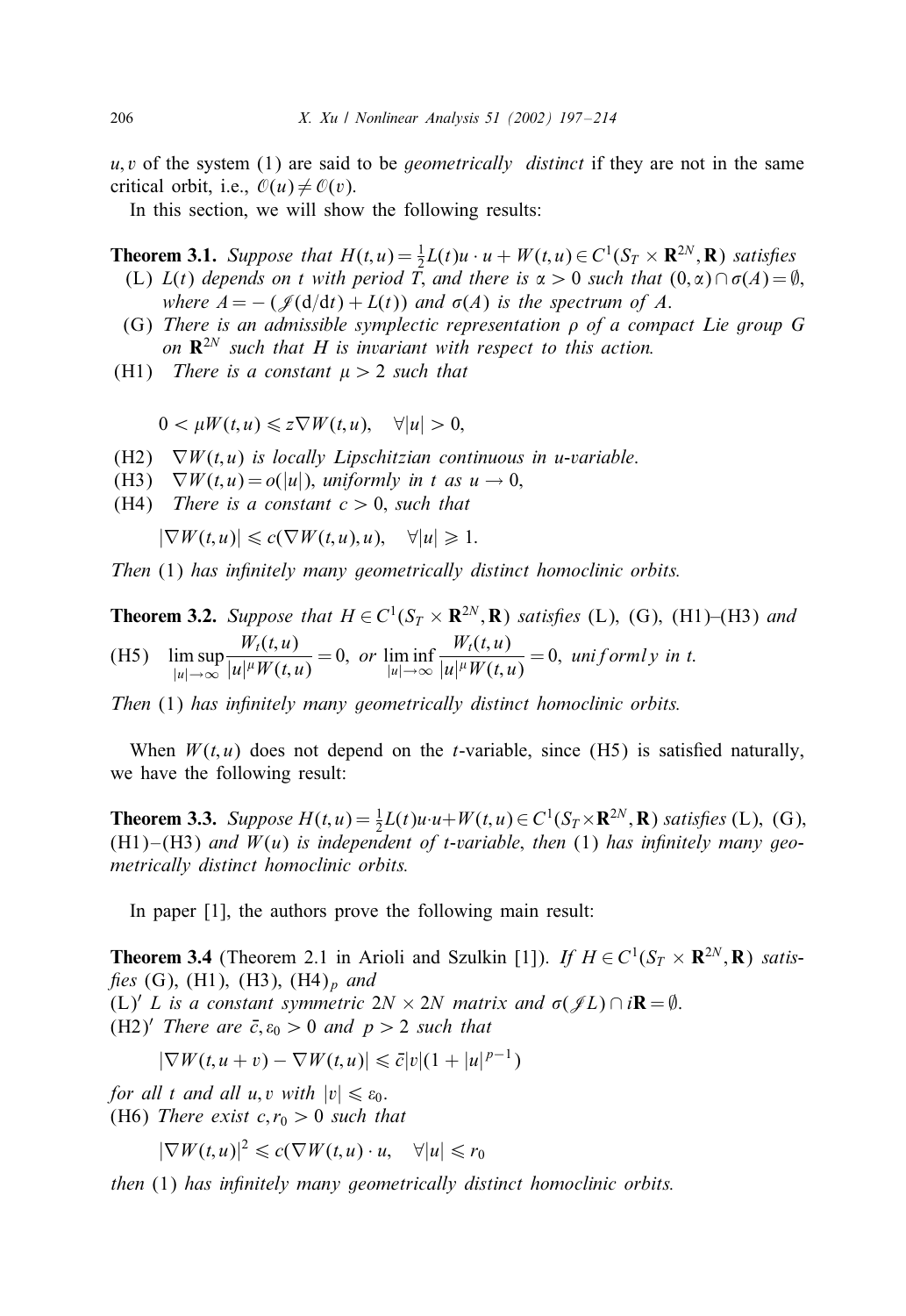**Remark 3.1.** Condition (H2)' implies that  $\nabla W(t, u)$  is locally Lipschitzian continuous in u-variable, which means that  $\nabla W(t, u)$  is Lipschitzian continuous in u-variable for any compact set in  $\mathbb{R}^{2N}$ , i.e., condition (H2)' implies condition (H2).

Firstly, we can replace  $(L)'$  by  $(L)$  as was done in [3,4]. In fact, we need only to use the function space E and the new norm  $||\cdot||_E$  that we obtained in Section 2 instead of those in the first part in Section  $3$  of  $[1]$ .

Secondly, we need to show that the condition (H6) is not necessary after we modify the Proofs in Section 3 of [1] slightly. Condition (H6) is used in the Proof of Lemma 3.4 in [1] initially. Now we show that this Lemma is also true without the condition (H6). Recall that a sequence  $\{u_n\}$  is called  $(PS)_c$ -sequence if  $I(u_n) \to c$  and  $I'(u_n) \to 0$  as  $n \to \infty$ .

**Lemma 3.1** (Lemma 3.4 in Arioli and Szulkin [1]). *Assume W satisfies* (H1), (H3) *and* (H4)<sub>p</sub>, let  $\{u_n\} \subset E$  *be a*  $(PS)_d$ -sequence, then  $\{u_n\}$  *is bounded and*  $d \ge 0$ .

**Proof.** From (H3), for any  $\varepsilon_0 > 0$ , there is a  $\delta_0 > 0$ , such that

 $|\nabla W(t, u)| \leq \varepsilon_0 |u| \ \forall |u| \leq \delta_0$ , uniformly in t.

By (H1) and  $\{u_n\}$  being a  $(PS)<sub>d</sub>$ -sequence, for large *n* we have

$$
d + 1 + ||u_n||_E \ge I(u_n) - \frac{1}{2}(I'(u_n), u_n)
$$
  

$$
= \frac{1}{2} \int_{\mathbf{R}} \nabla W(t, u_n) dt - \int_{\mathbf{R}} W(t, u_n) dt
$$
  

$$
\ge \left(\frac{1}{2} - \frac{1}{\mu}\right) \int_{\mathbf{R}} \nabla W(t, u_n) u_n dt
$$
  

$$
\ge \left(\frac{\mu}{2} - 1\right) \int_{\mathbf{R}} W(t, u_n) dt.
$$

From  $(H4)_p$ , we have

$$
|\nabla Wt, u)|^p \leq c_1(\varepsilon_0) \nabla W(t, u)u, \quad \forall |u| \geq \delta_0,
$$

where

$$
c_1(\varepsilon_0) = \max \left\{ c, \sup_{\delta_0 \leq |u| \leq 1, t \in S_T} \frac{|\nabla W(t, u)|^p}{\nabla W(t, u) \cdot u} \right\}.
$$

Then,

$$
d + 1 + ||u_n||_E \ge \left(\frac{1}{2} - \frac{1}{\mu}\right) \int_{\mathbf{R}} \nabla W(t, u_n) u_n \, dt
$$
  
\n
$$
\ge \left(\frac{1}{2} - \frac{1}{\mu}\right) \int_{|u_n(t)| \ge \delta_0} \nabla W(t, u_n) u_n \, dt
$$
  
\n
$$
\ge \left(\frac{1}{2} - \frac{1}{\mu}\right) \int_{|u_n(t)| \ge \delta_0} \frac{1}{c_1(\epsilon_0)} |\nabla W(t, u_n)|^p \, dt.
$$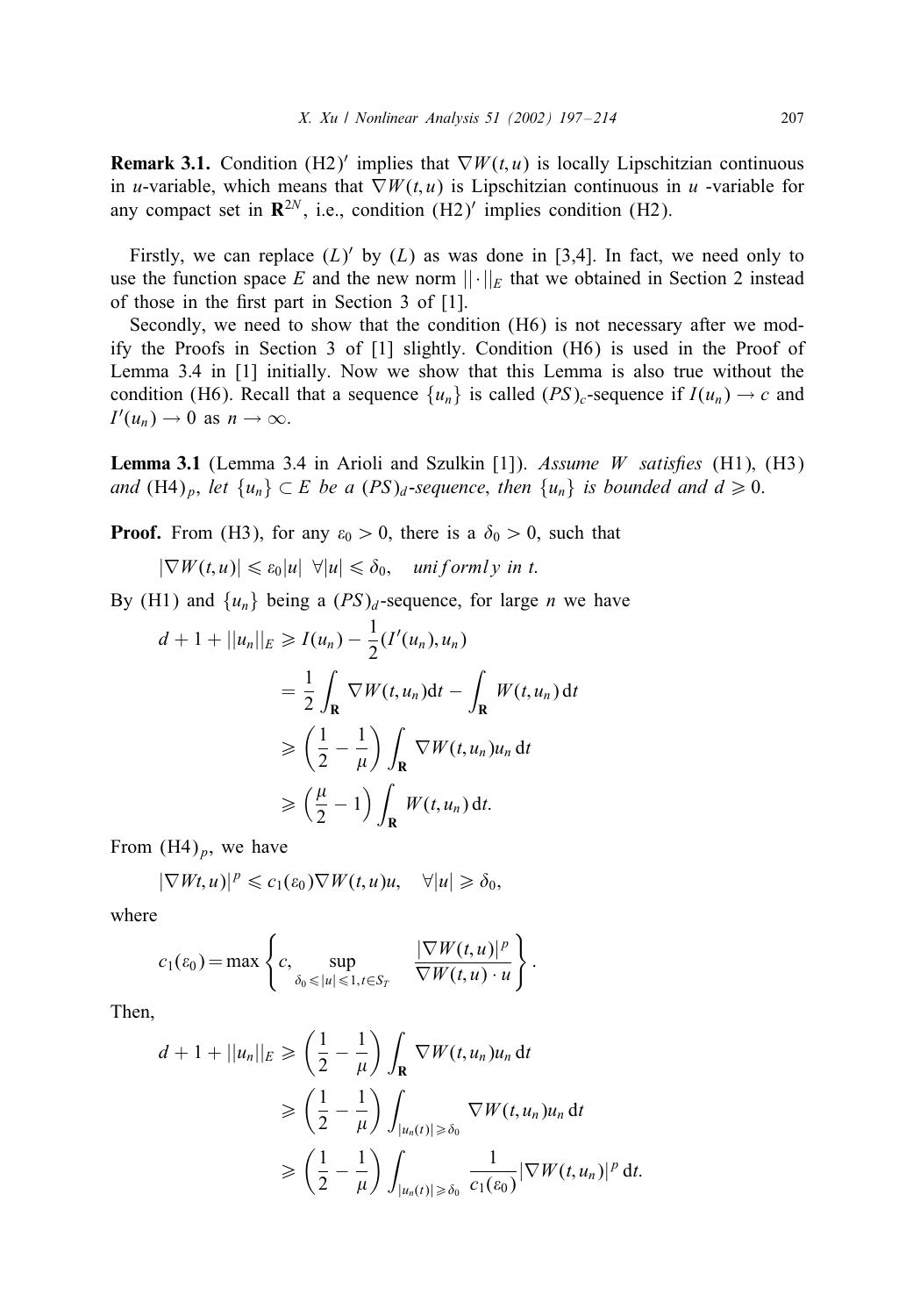This implies that

$$
\int_{|u_n(t)| \geq \delta_0} |\nabla W(t,u_n)|^p dt \leq \frac{2c_1(\varepsilon_0)\mu}{\mu-2}(d+1+||u_n||_E).
$$

On the other hand, for large *n*, let  $u_n = u_n^+ + u_n^- \in E = E^+ \oplus E^-$ , using Hölder inequality and Sobolev embedding theorem since  $E$  is embedded continuous in  $L^{\nu}$  for any  $v \in [2, \infty)$ , we have

$$
||u_{n}^{+}||_{E} \geq (I'(u_{n}), u_{n}^{+})
$$
\n
$$
= \frac{1}{2}||u_{n}^{+}||_{E}^{2} - \int_{\mathbf{R}} \nabla W(t, u_{n})u_{n}^{+} dt
$$
\n
$$
\geq \frac{1}{2}||u_{n}^{+}||_{E}^{2} - \int_{\mathbf{R}} |\nabla W(t, u_{n})||u_{n}^{+}| dt
$$
\n
$$
\geq \frac{1}{2}||u_{n}^{+}||_{E}^{2} - \left(\int_{|u_{n}(t)| \leq \delta_{0}} + \int_{|u_{n}(t)| > \delta_{0}} \right) |\nabla W(t, u_{n})||u_{n}^{+}| dt
$$
\n
$$
\geq \frac{1}{2}||u_{n}^{+}||_{E}^{2} - \int_{|u_{n}(t)| \leq \delta_{0}} \varepsilon_{0} |u_{n}||u_{n}^{+}| dt
$$
\n
$$
- \left(\int_{|u_{n}(t)| > \delta_{0}} |\nabla W(t, u_{n})|^{p} dt\right)^{1/p} \left(\int_{|u_{n}(t)| > \delta_{0}} |u_{n}^{+}|^{q} dt\right)^{1/q}
$$
\n
$$
\geq \frac{1}{2}||u_{n}^{+}||_{E}^{2} - C\varepsilon_{0}||u_{n}||_{E}||u_{n}^{+}||_{L^{2}} - DN(\varepsilon_{0})||u_{n}^{+}||_{E}(d + 1 + ||u_{n}||_{E})^{1/q}
$$

and

$$
||u_{n}^{-}||_{E} \geq - (I'(u_{n}), u_{n}^{-})
$$
  
\n
$$
= \frac{1}{2}||u_{n}^{-}||_{E}^{2} + \int_{\mathbf{R}} \nabla W(t, u_{n})u_{n}^{-} dt
$$
  
\n
$$
\geq \frac{1}{2}||u_{n}^{-}||_{E}^{2} - \int_{\mathbf{R}} |\nabla W(t, u_{n})||u_{n}^{-} dt
$$
  
\n
$$
\geq \frac{1}{2}||u_{n}^{-}||_{E}^{2} - \left(\int_{|u_{n}(t)| \leq \delta_{0}} + \int_{|u_{n}(t)| > \delta_{0}} \right) |\nabla W(t, u_{n})||u_{n}^{-} dt
$$
  
\n
$$
\geq \frac{1}{2}||u_{n}^{-}||_{E}^{2} - \int_{|u_{n}(t)| \leq \delta_{0}} \varepsilon_{0}|u_{n}||u_{n}^{-} dt
$$
  
\n
$$
- \left(\int_{|u_{n}(t)| > \delta_{0}} |\nabla W(t, u_{n})|^{p} dt\right)^{1/p} \left(\int_{|u_{n}(t)| > \delta_{0}} |u_{n}^{-}|^{q} dt\right)^{1/q}
$$
  
\n
$$
\geq \frac{1}{2}||u_{n}^{-}||_{E}^{2} - C\varepsilon_{0}||u_{n}||_{E}||u_{n}^{-}||_{L^{2}} - DN(\varepsilon_{0})||u_{n}^{-}||_{E}(d + 1 + ||u_{n}||_{E})^{1/q}
$$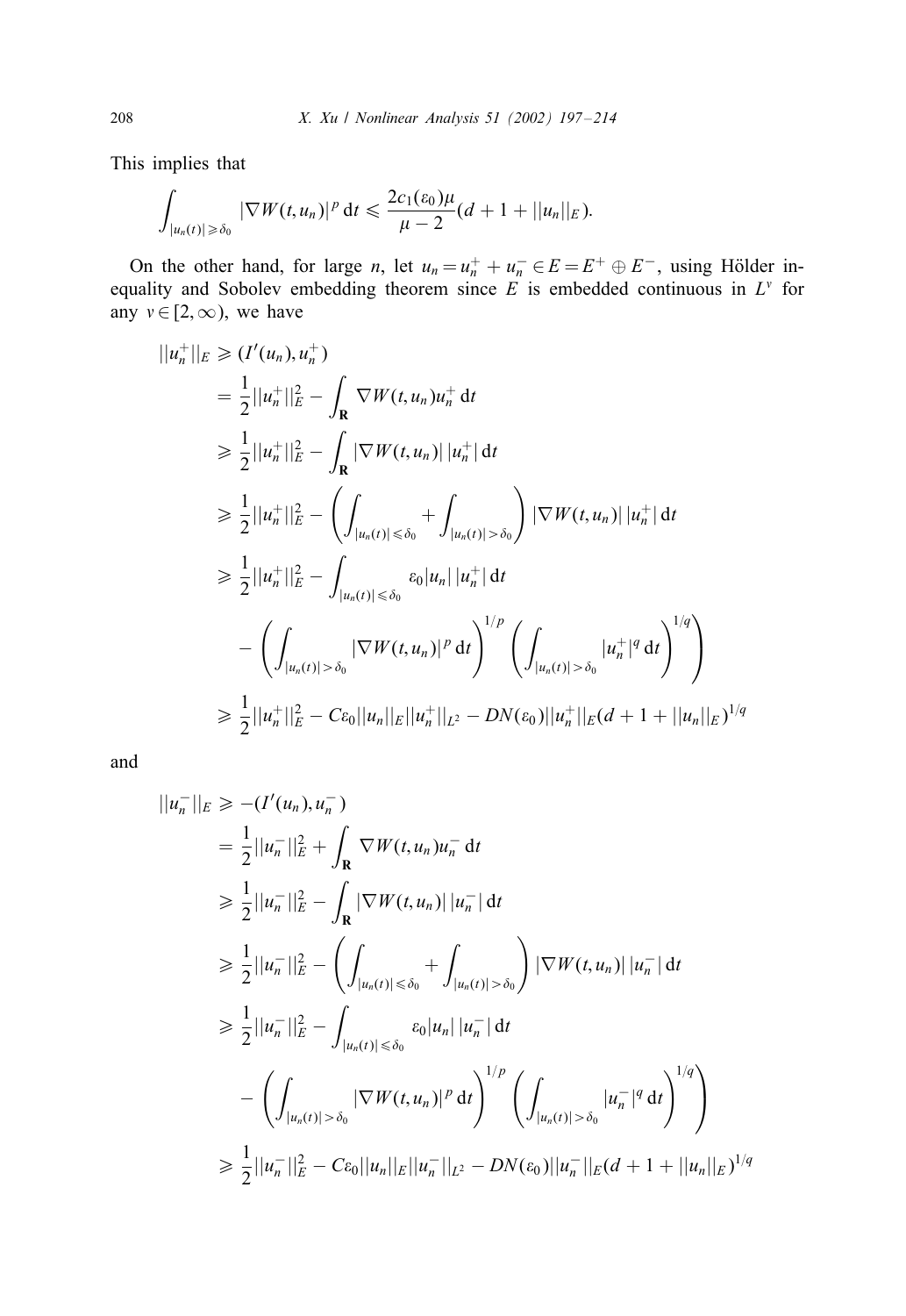where  $1/p + 1/q = 1$ ,  $N(\varepsilon_0)$  is a constant dependent on  $\varepsilon_0$  and C, D are the Sobolev embedding constants. Hence, we have

$$
2||u_n||_E \ge ||u_n^+||_E + ||u_n^-||_E
$$
  
\n
$$
\ge \frac{1}{2}(||u_n^+||_E^2 + ||u_n^-||_E^2) - C\varepsilon_0||u_n||_E(||u_n^+||_{L^2} + ||u_n^-||_{L^2})
$$
  
\n
$$
-DN(\varepsilon_0)(||u_n^+||_E + ||u_n^-||_E)(d+1+||u_n||_E)^{1/q}
$$
  
\n
$$
\ge \frac{1}{2}||u_n||_E^2 - 2C^2\varepsilon_0||u_n||_E^2 - 2DN(\varepsilon_0)||u_n||_E(d+1+||u_n||_E)^{1/q}.
$$

This implies that

$$
2 \geqslant \left(\frac{1}{2} - 2C^2 \varepsilon_0\right) ||u_n||_E - 2D(d+1+||u_n||_E)^{1/q}.
$$

Fix a small enough  $\varepsilon_0$ , such that  $\frac{1}{2} - 2C^2 \varepsilon_0 > 0$ , this implies that  $\{||u_n||_E\}$  is bounded. Hence, we have

$$
0\leqslant \lim_{n\to\infty}|(I'(u_n),u_n)|\leqslant \lim_{n\to\infty}||I'(u_n)||\,||u_n||_E=0.
$$

This implies that

$$
d=\lim_{n\to\infty}I(u_n)=\lim_{n\to\infty}(I(u_n)-\frac{1}{2}(I'(u_n),u_n))\geqslant \liminf_{n\to\infty}\left(\frac{\mu}{2}-1\right)\int_{\mathbf{R}}W(t,u_n)\mathrm{d}t\geqslant 0.
$$

Hence, our Lemma is proved.  $\square$ 

Now replacing the Lemma 3:4 in [1] by our Lemma 3.1, we have Lemma 3:6, Lemma 3:7, Theorem 3:8 and Lemma 3:9 in [1] without using condition (H6). Hence, we do not need the condition (H6) in the Proofs of Theorem 2.1 in [1]. We summarize the above results as the following Theorem.

**Theorem 3.5.** Suppose that H satisfies (L), (G), (H1), (H2)', (H3) and (H4)<sub>p</sub>, then (1) *has in7nitely many geometrically distinct homoclinic orbits.*

Now we will prove our Theorems 3.1 and 3.2 by truncating the potential  $W(t, u)$ with  $W_n(t, u)$  as Proposition 2.1 in Section 2 to obtain a sequence of new systems such that the new systems satisfy the conditions of the above Theorem. Replacing  $W$  by  $W_n$ , we study a sequence of new systems

$$
\mathscr{J}\dot{u} + L(t)u + \nabla W_n(t, u) = 0. \quad \forall (t, u) \in S_T \times \mathbf{R}^{2N}.
$$
 (3)

**Proof of Theorems 3.1 and 3.2.** From Proposition 2.1, we know that each  $W_n$  satisfies (H1) and (G). For condition (G), we need only to let

$$
W_n(t, u) = \int_G W_n(t, gu) \, dg
$$

where  $dg$  is the standard Haar measure on compact Lie group  $G$ . And from (iii) of Proposition 2.1, we have

$$
W_n(t, u) = (\tau_n + 1)|u|^{\lambda \mu}, \quad \text{for } |u| \geqslant K'_n.
$$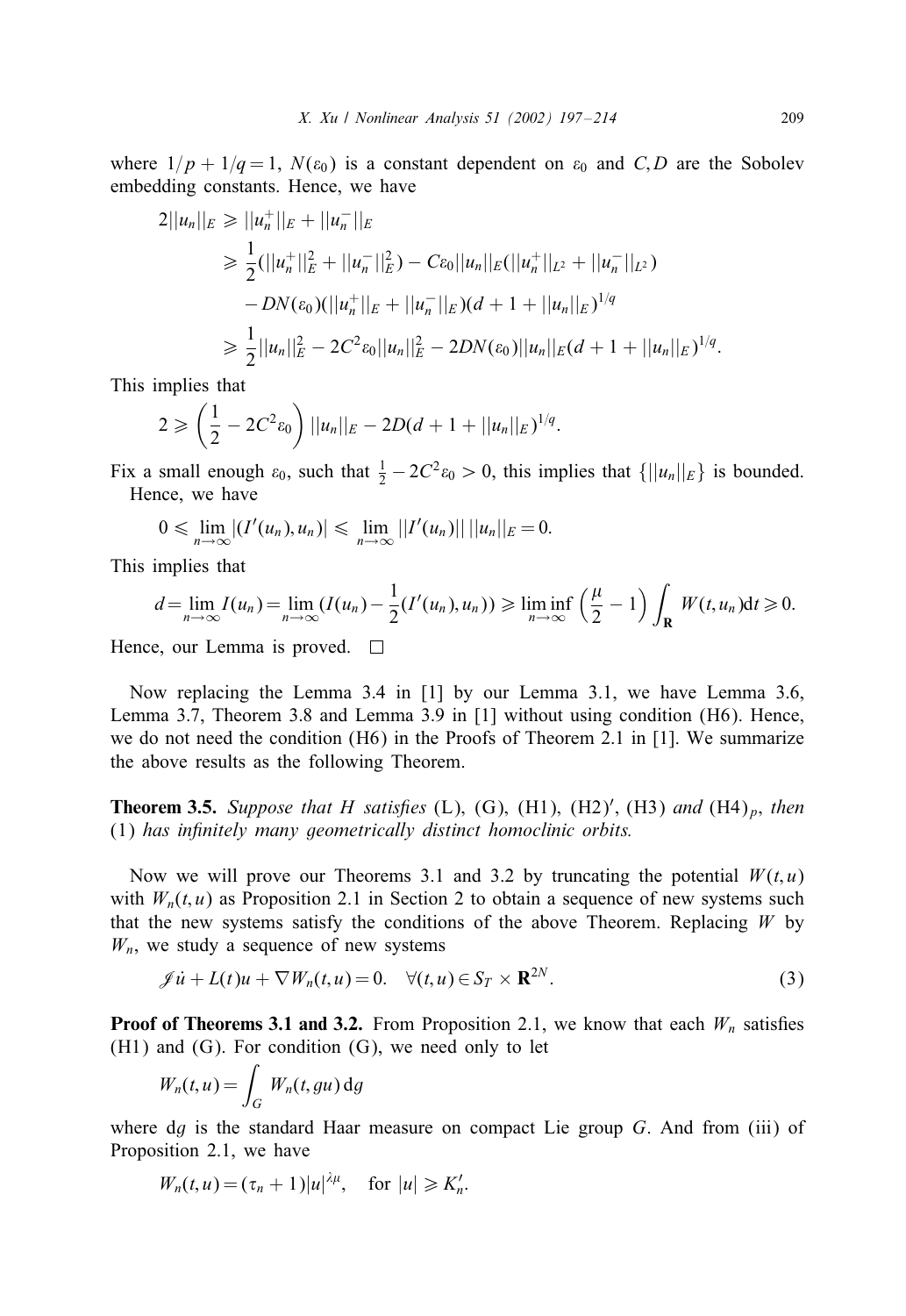Let  $p_n = \lambda \mu / (\lambda \mu - 1) \in (1, 2)$ , we can check if  $H_n$  satisfies  $(H_2)_{p_n}$  for some  $c_n$  which is determined by  $W_n(t, u)$ .

Now we need only to show that each  $W_n$  satisfies condition (H2)'. Since  $\nabla W(t, u)$ is locally Lipschitzian continuous in  $u$ -variable and

 $W_n(t, u) = (\tau_n + 1)|u|^{\lambda \mu}$ , for  $|u| \ge K'_n$ ,

we have

$$
A = \sup_{|u| \le K'_n, |v| \le 1} \frac{|\nabla W_n(t, u + v) - \nabla W_n(t, u)|}{|v|(1 + |u|^{\lambda \mu - 1})} < \infty
$$
  

$$
B = \sup_{|u| \ge K'_n, |v| \le 1} \lambda \mu(\tau_n + 1) \frac{||u + v|^{\lambda \mu - 2}(u + v) - |u|^{\lambda \mu - 2}u|}{|v|(1 + |u|^{\lambda \mu - 1})} < \infty.
$$

The first one holds since  $\nabla W(t, u)$  is locally Lipschitzian continuous in u-variable, and the second one holds since

$$
\nabla W(t, u) = \lambda \mu(\tau_n + 1) |u|^{\lambda \mu - 2} u \in C^1(\mathbf{R}^{2N}, \mathbf{R}^{2N}), \quad \text{for } |u| \geqslant K'_n.
$$

Hence,  $(H2)'$  holds for some constant  $\bar{c}_n = \max\{A, B\}.$ 

From the above Theorem 3.5, we know that each system (3) has a sequence of classic solutions  $\{u_k^n\}$  with unbounded critical values  $\{d_k^n\}$ . As shown in Section 6 of [1], we know that

$$
d_k^n = I_n(u_k^n) = \inf_{I^*(A) \ge k} \sup_{u \in A} I_n(u)
$$

where the pseudo-index  $I^*(A)$  was defined as Definition 4.4 (p. 303) in [1].

Given  $k \in \mathbb{N}$ , from (iv) of Proposition 2.1, for any  $n \in \mathbb{N}$  we have

$$
W_n(t,u)\leq W_{n+1}(t,u)\leq W(t,u),\quad \forall (t,u)\in S_T\times \mathbf{R}^{2N}.
$$

This implies that

$$
I_n(u) \geqslant I_{n+1}(u) \geqslant I(u), \quad \forall u \in H^{1/2}(\mathbf{R}, \mathbf{R}^{2N}).
$$

By the definition of  $\{d_k^n\}$  we have

$$
d_k^1 \geq d_k^n \geq d_k^{n+1}, \quad \forall n \in \mathbb{N}.
$$

Hence, for any given  $k \in \mathbb{N}$ , since  $W(t, u)$  satisfies (H1), (H4) (or (H5)), and  $u_k^n$  is a critical point of  $I_n$  such that  $I_n(u_k^n) \leq d_k^1$  holds for all  $k \in \mathbb{N}$ . From Lemma 2.1 (or Lemma 2.2) of Section 2, we have constant  $M_k$ , which is dependent only on  $d_k^1$  and  $W(t, u)$ , such that  $||u_k^n||_{C^0} \le M_k$  holds for all  $n \in \mathbb{N}$ .

Hence, for large  $n \in \mathbb{N}$  such that  $K_n > M_k$ , we have

 $||u_k^n||_{C^0} \leq M_k < K_n.$ 

On the other hand, we have

$$
W_n(t, u) = W(t, u), \quad \forall |u| < K_n.
$$

This implies that  $u_k^n(t)$  is a homoclinic orbit of the system (1) when  $||u_k^n||_{C^0} < K_n$ .

Hence, for any given  $k \in \mathbb{N}$ , there exists a large enough  $n \in \mathbb{N}$  such that  $u_1^n(t), \ldots, u_k^n(t)$ are classic homoclinic orbits of the system (1). i.e., Theorems 3.1 and 3.2 hold.  $\square$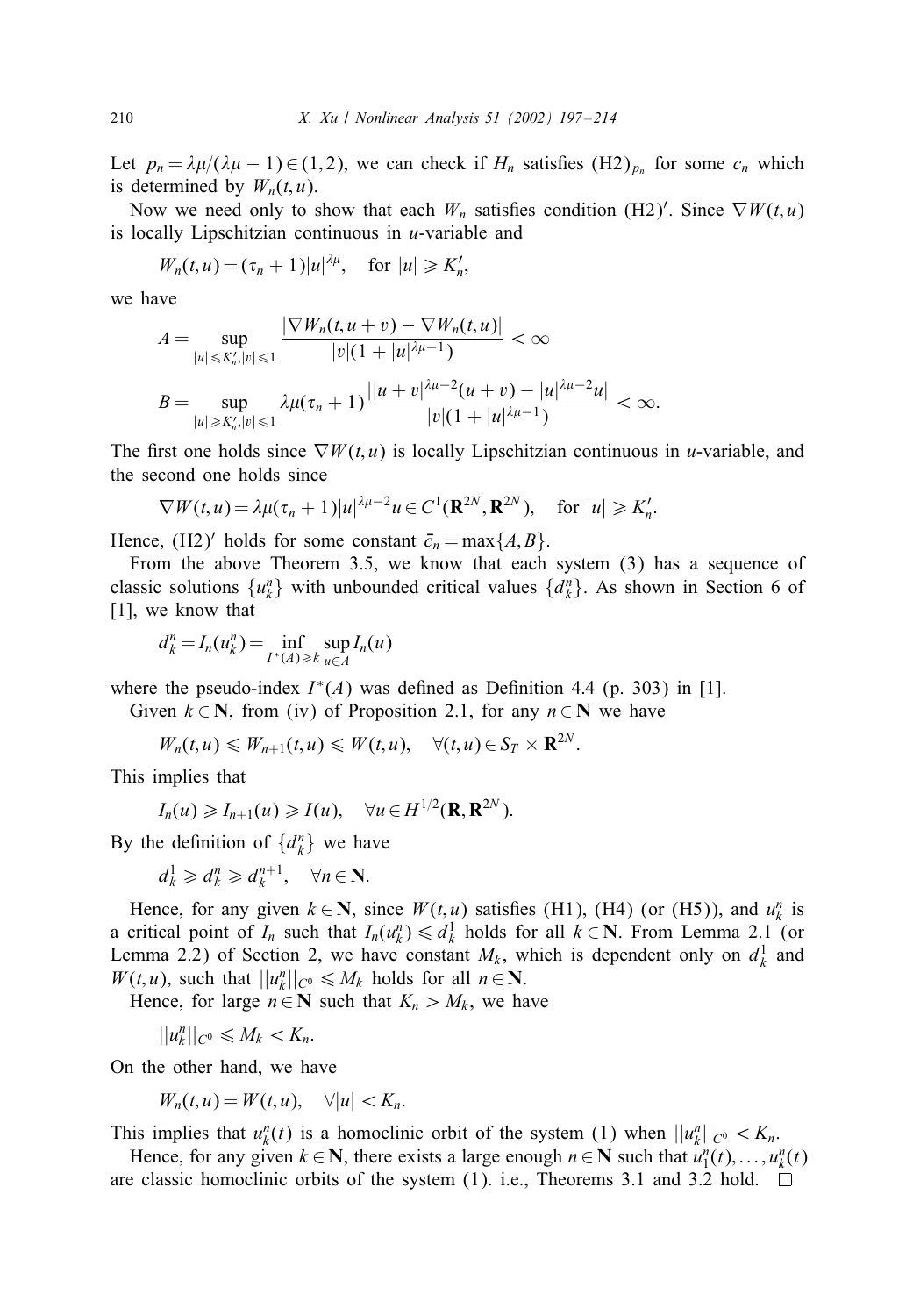**Remark 3.2.** In our proof, we use the monotone property of  $\{W_n(t, u)\}$  only to get the upper bound of the critical values  $\{d_k^n\}$  for each  $k \in \mathbb{N}$ . In fact, the monotone property is not necessary since we can construct that each  $W_n(t, u)$  satisfies condition (H1) and (iii) of Proposition 2.1, which ensures that

$$
W_n(t, u) \geq a |u|^{\mu}, \quad \forall |u| \geq 1.
$$

Then without using the monotone property, we can also obtain the upper bound of the critical values  $\{d_k^n\}$  for each  $k \in \mathbb{N}$ . When we deal with the convex Hamiltonian systems in future, we will use this idea.

For our Theorem 3.3, we need only to check condition (H5) which is always satisfied when the potential  $W$  is independent of the t-variable, which comes from  $(d/dt)W(u) = 0.$ 

On the other hand, in our Theorem 3.3, the potential  $H(t, u) = \frac{1}{2}L(t)uu + W(u)$ depends on the *t*-variable and the functional  $I(u)$  is not invariant with respect to the representation of  $\mathbf{R} \times G$  given by  $((s, g)u)(t) = g(u(t + s))$  for  $(s, g) \in \mathbf{R} \times G$ , which is not like the one mentioned in Remark 2:3 of [1] for autonomous Hamiltonian systems. Our Theorem 3.3 makes sense when  $L(t)$  is not a constant matrix.

#### 4. Hamiltonian systems without symmetry

In this section, we will study the homoclinic orbits of the Hamiltonian system

$$
\mathscr{J}\dot{u} + \nabla H(t, u) = 0, \quad (t, u) \in \mathbf{R} \times \mathbf{R}^{2N}.
$$
 (4)

Let  $H(t, u) = \frac{1}{2}(L(t)u, u) + W(t, u)$ , where  $L(t)$  is a given continuous T-periodic and symmetric  $2N \times 2N$ -matrix-value function and  $W(t, u)$  is T-periodic in the t-variable. In this section, we improve those results in  $[4,5,9]$  and get the following results:

**Theorem 4.1.** *Suppose that*  $H \in C^1(S_T \times \mathbb{R}^{2N}, \mathbb{R})$  *satisfies* (L), (H1), (H3) *and* (H4), *then* (1) *has at least one homoclinic orbit.*

**Theorem 4.2.** *Suppose that*  $H \in C^1(S_T \times \mathbb{R}^{2N}, \mathbb{R})$  *satisfies* (L), (H1), (H3) *and* (H5), *then* (1) *has at least one homoclinic orbit.*

Especially when W does not depend on *t*-variable, since condition  $(H5)$  is satisfied naturally, we have the following result:

**Theorem 4.3.** Suppose that  $H \in C^1(S_T \times \mathbb{R}^{2N}, \mathbb{R})$  satisfies (L), (H1), (H3) and W *does not depend on* t*-variable*; *then* (1) *has at least one homoclinic orbit.*

**Remark 4.1.** As said in [3,4], when the condition  $(L)$  is replaced by

(L) L(t) depends on t with period T, and there is  $\alpha > 0$  such that  $(-\alpha, 0) \cup \sigma(A) = \emptyset$ where  $A = -(\mathcal{J}(d/dt) + L(t))$  is the self-adjoint operator acting on  $L^2(\mathbf{R}, \mathbf{R}^{2N})$ with the domain  $\mathscr{D}(A) = H^1(\mathbf{R}, \mathbf{R}^{2N})$  and  $\sigma(A)$  is the spectrum of A.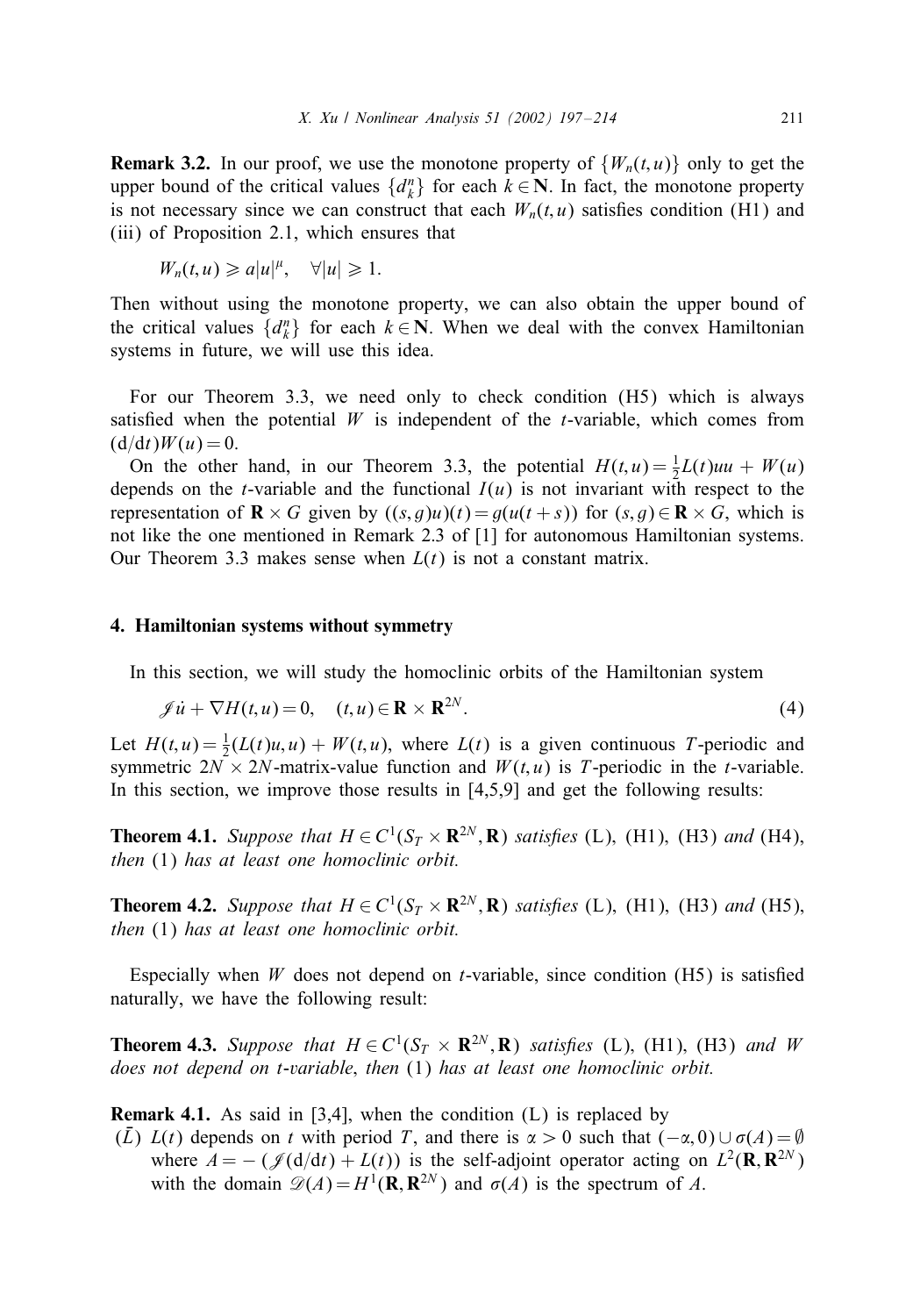and  $-W(t, u)$  satisfies other conditions in our Theorems, wherein the above results are still valid.

In [4] there is the following result:

**Theorem 4.4** (Theorem 1.1 in Ding and Willem [4]). *Suppose that*  $H(t, u) \in C^1(S_T \times$  $\mathbb{R}^{2N}, \mathbb{R}$ ) *satisfies* (L), (H1), (H4)<sub>p</sub> and (H3)'. *There is an*  $a > 0$  *such that for all*  $(t, u)$  *with*  $|u| \leq 1$ *, there is* 

 $|\nabla W(t, u)| \leq a |u|^{\mu - 1}$ 

*then* (1) *has at least one homoclinic orbit.*

In fact, we can replace  $(H3)'$  by  $(H3)$  in the Proof of [4]. In the Proof of [4], there are only three places using the condition (H3) .

The first place is in the Proof of Lemma 4.2 (p. 773) in [4]. Here, we need only to notice that for integrating condition (H1), we have

$$
W(t, u) \leq b|u|^{\mu}, \quad \forall |u| \leq 1
$$

for some constant b as in the beginning of Section 2. Combining with condition  $(H4)_p$ , we have

$$
|W(t, u)| \le d(|u|^{\mu} + |u|^q)
$$

where  $q = p/(p - 1) > 2$ . Then the Proof of Lemma 4.2 in [4] follows.

The second place is in the Proof of Lemma 4.5 (p. 774) in [4]. The condition  $(H3)'$ is used to prove that when  $\{u_n\}$  is a  $(PS)_c$ -sequence,  $\{||u_n||_E\}$  is bounded, which is exactly what we have shown in our Lemma 3.1.

The third place where the authors used the condition  $(H3)'$  in [4] is in page 777 in [4] to get

$$
|u|^2 \leq d_1(|u|^2 + |u|^{2q-2}).
$$

Using condition (H3), for any  $\epsilon > 0$ , we have  $\delta(\epsilon) > 0$  such that

$$
|\nabla W(t, u)| < \varepsilon |u|, \quad \forall |u| \leq \delta(\varepsilon)
$$

and from  $(H4)_p$ , we have

$$
|\nabla W(t, u)| < a(\varepsilon)|u|^{q-1}, \quad \forall |u| \geq \delta(\varepsilon).
$$

Then, we have

$$
|u| = |L(t)u + \nabla W(t, u)|
$$
  
\n
$$
\leq |L(t)u| + |\nabla W(t, u)|
$$
  
\n
$$
\leq ||L||_{L^{\infty}}|u| + \varepsilon |u| + a(\varepsilon)|u|^{q-1}.
$$

This implies that

$$
|\dot{u}|^2 \leq d_1(\varepsilon)(|u|^2+|u|^{2q-2})
$$

since  $q > 2$ . We summarize the above results as the following Theorem.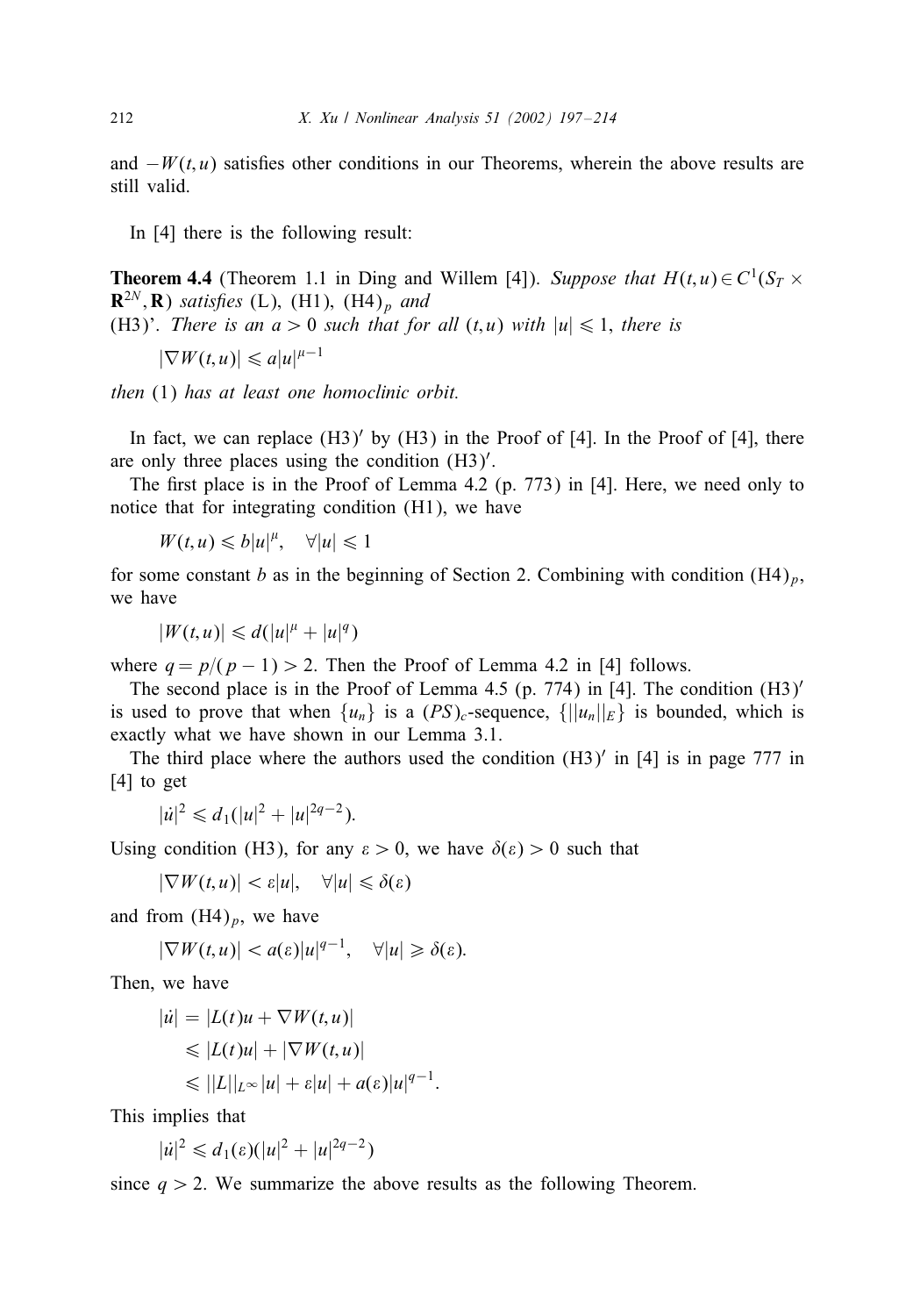**Theorem 4.5.** *Suppose that*  $H(t, u) \in C^1(S_T \times \mathbb{R}^{2N}, \mathbb{R})$  *satisfies* (L), (H1), (H3) and  $(H4)_p$ , *then* (1) *has at least one homoclinic orbit.* 

Now we will prove our Theorems 4.1 and 4.2 by truncating the potential  $W(t, u)$ with  $W_n(t, u)$  as Proposition 2.1 in Section 2 to obtain a sequence of new systems such that the new systems satisfy the conditions of the above Theorem. Replacing  $W$  by  $W_n$ , we study a sequence of new systems

$$
\mathscr{J}u + L(t)u + \nabla W_n(t, u) = 0, \quad \forall (t, u) \in S_T \times \mathbf{R}^{2N}.
$$

**Proof of Theorems 4.1 and 4.2.** We first truncate the potential  $W(t, u)$  by  $\{W_n(t, u)\}$ obtained from Proposition 2.1 in Section 2 to get a sequence of new systems. As in Section 2, we define  $I_n(u)$  for these new systems. For every  $n \in \mathbb{N}$ , there are  $b_n, \rho_n > 0$ such that  $I_n|_{S_n \cap E^+} \ge b_n$  as Lemma 4.2 in [4], and there are  $y_0^n \in S_1 \cup E^+$  and  $R > \rho_n$ such that  $I_n|_{\partial M} \leq 0$ , where

$$
M := \{u = x + \lambda y_0^n | x \in E^-, ||u|| \langle R, \lambda \rangle 0\},\
$$
  

$$
\partial M = \{u = x + \lambda y_0^n | x \in E^-, ||u|| = R \text{ and } \lambda \ge 0 \text{ or } ||u|| \le R \text{ and } \lambda = 0\}
$$

as Lemma 4.3 in [4]. The reason that we can choose the same R and M for all  $I_n$ is that  $\{I_n(u)\}\$ is a decreasing sequence for every  $u \in E$  since our truncation sequence  ${W_n}$  satisfies (iv) of Proposition 2.1. From Theorem 3.1 in [4], we know that the critical values  $c_n \in [b_n, \sup_{M} I_n]$ . Hence, we have an *n*-independent constant  $\sup_{M} I_1 > 0$ , for each  $n \in \mathbb{N}$ , for which there exists a nontrivial critical point  $u_n$  of  $I_n$ , such that  $I_n(u_n) \leq \sup_{\bar{M}} I_n \leq \sup_{\bar{M}} I_1$  holds for all  $n \in \mathbb{N}$ .

Since  $W(t, u)$  satisfies (H1) and (H4) (or (H5)), by Lemma 2.1 (or Lemma 2.2), we have an *n*-independent constant  $M$  such that

 $||u_n||_{C^0} \leq M$ , for all  $n \in \mathbb{N}$ .

On the other hand, we have

 $W_n(t, u) = W(t, u)$ , for  $|u| < K_n$ .

Hence, for large  $n \in \mathbb{N}$  such that  $K_n > M$ ,  $u_n$  is a homoclinic orbit of (4), i.e. Theorems 4.1 and 4.2 hold.  $\Box$ 

For our Theorem 4.3, we need only to check if condition  $(H5)$  is always satisfied when the potential W is independent of t-variable, which comes from  $(d/dt)W(u) = 0$ .

## References

- [1] G. Arioli, A. Szulkin, Homoclinic solutions of Hamiltonian systems with symmetry, J. Diff. Eq. 158 (1999) 291–313.
- [2] V. Coti-Zelati, P.H. Rabinowitz, Homoclinic orbits for second order Hamiltonian systems possessing super-quadratic potentials, J. Amer. Math. Soc. 4 (1991) 693–727.
- [3] Y.H. Ding, M. Girardi, Infinitely many homoclinic orbits of a Hamiltonian system with symmetry, Nonlinear Anal. TMA Ser. A. 38 (1999) 391– 415.
- [4] Y.H. Ding, M. Willem, Homoclinic orbits of a Hamiltonian system, Z. angew. Math. Phys. 50 (1999) 759–778.